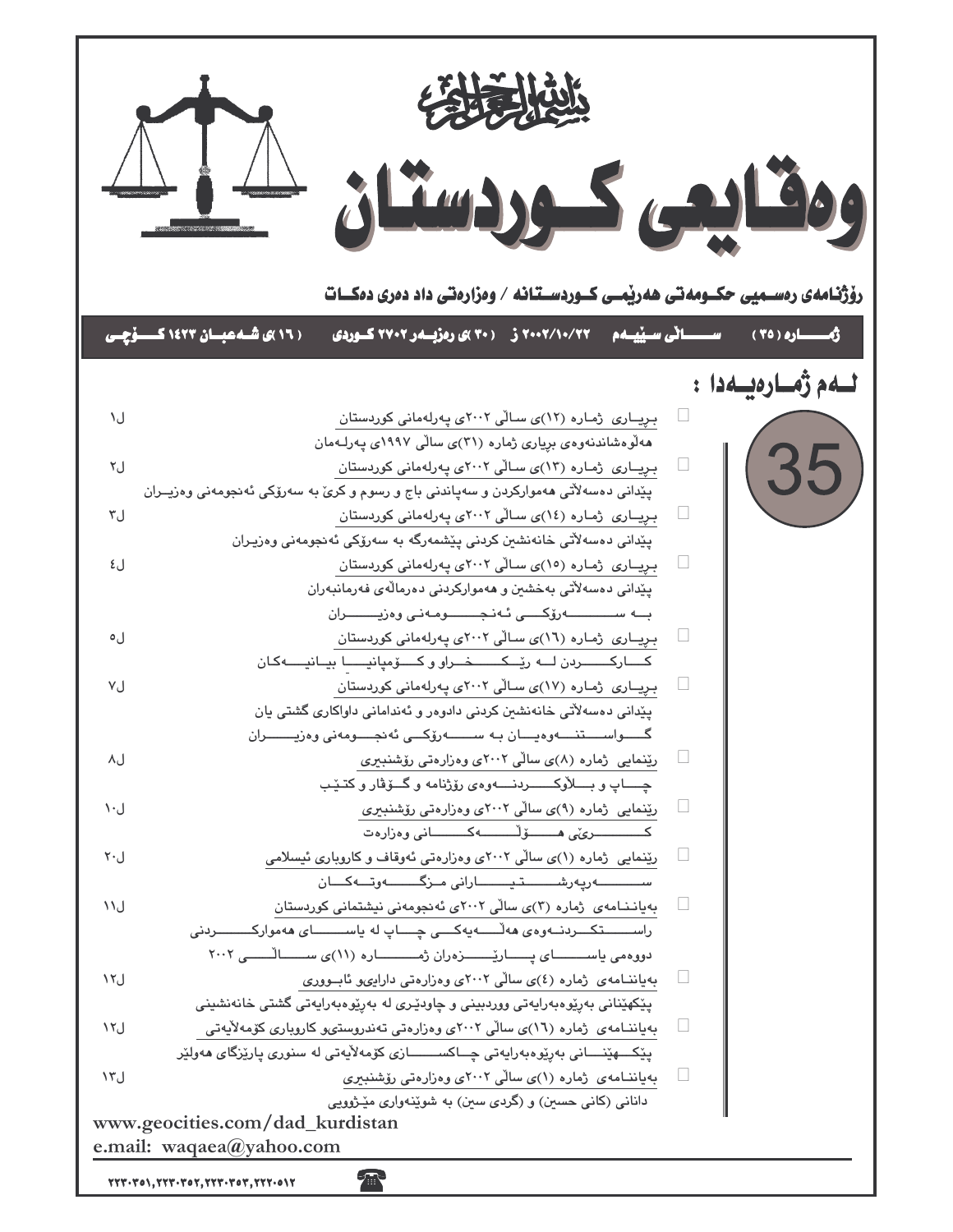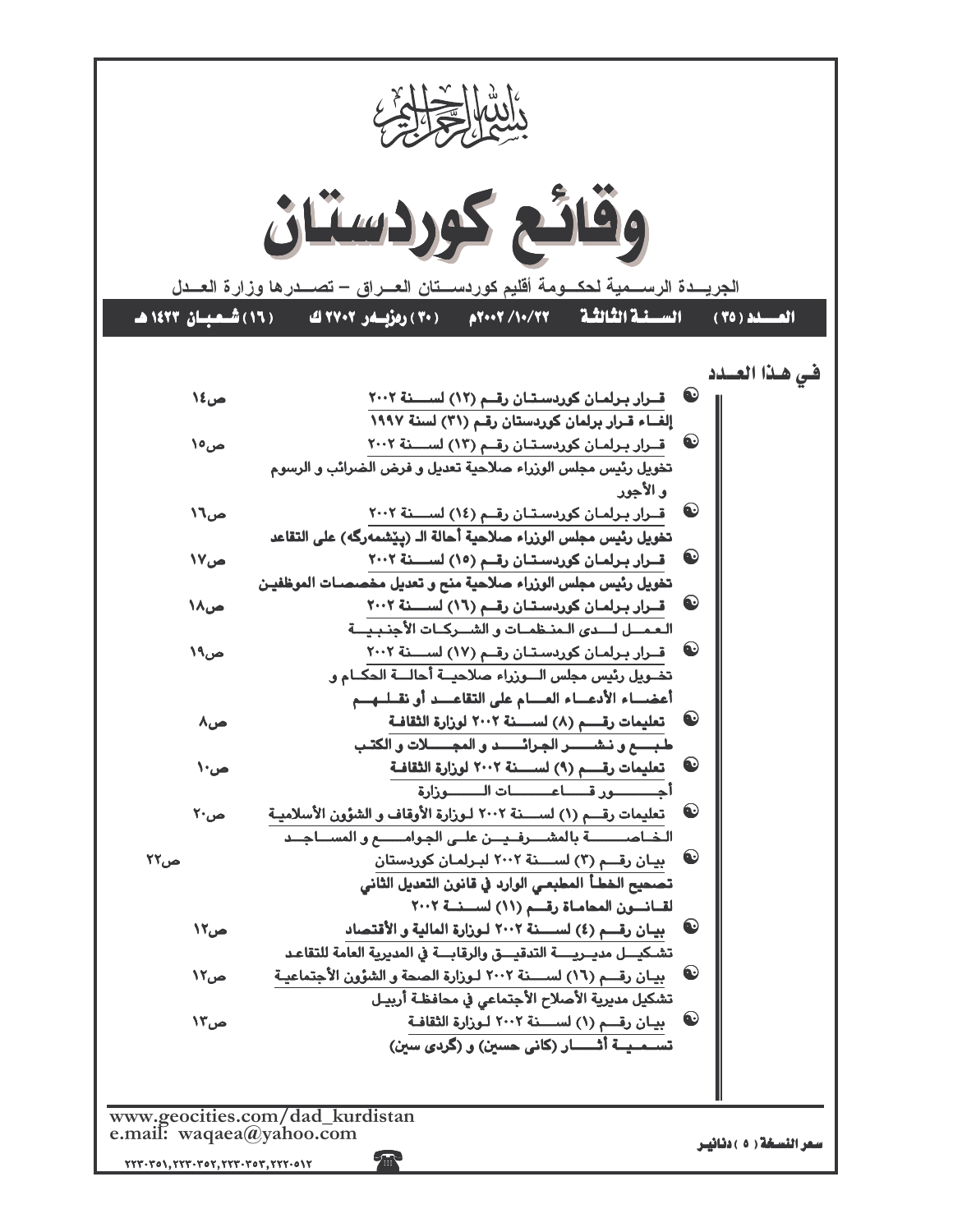## به نساوی خسوای به خشسندهو میهره سان ىه نــاوى گەنــــەوە ئه نجــومەنى نيشتمانيى كوردســـتانى عيْــراق ژمارەى بىريسار : ١٢ رۆژى بىريسار : ٢٠٠٢/١٠/٢

" بريـــــار "

یشت به حوکمهکانی برگه (۱)ی ماددهی (٥٦) له یاسای ژماره (۱)ی ههموارکراوی سالی (١٩٩٢) و لهسهر داوای ژمارهی پاسایی له ئهندامانی ئهنجومـهنی نیـشتمانیی کوردسـتانی عیّراق ، ئەنجومەن لە دانیشتنی نائاسایی ژمارە (۳)ی رۆژی (۲/۰۰۲/۱۰/۳) یدا ئەم بریارەی خوارهوهي دا : يهكـهم : بږيارى ژماره (٣١)ى رۆژى ١٩٩٧/١١/٦ ئىلغا دەكرىّ .

دووهم : ئهم برياره له رۆژى دەرهێنانيەوە دەخرێتە بەركار و له وەقايعى كوردستانيشدا بلأودەكرێتەوە .

د. رۆژ نــورى شــاوەيس ســهروْکی ئه نجــومــهنی نیشــتمانیی کوردســتانی ــ عیّــراق



ىياسيا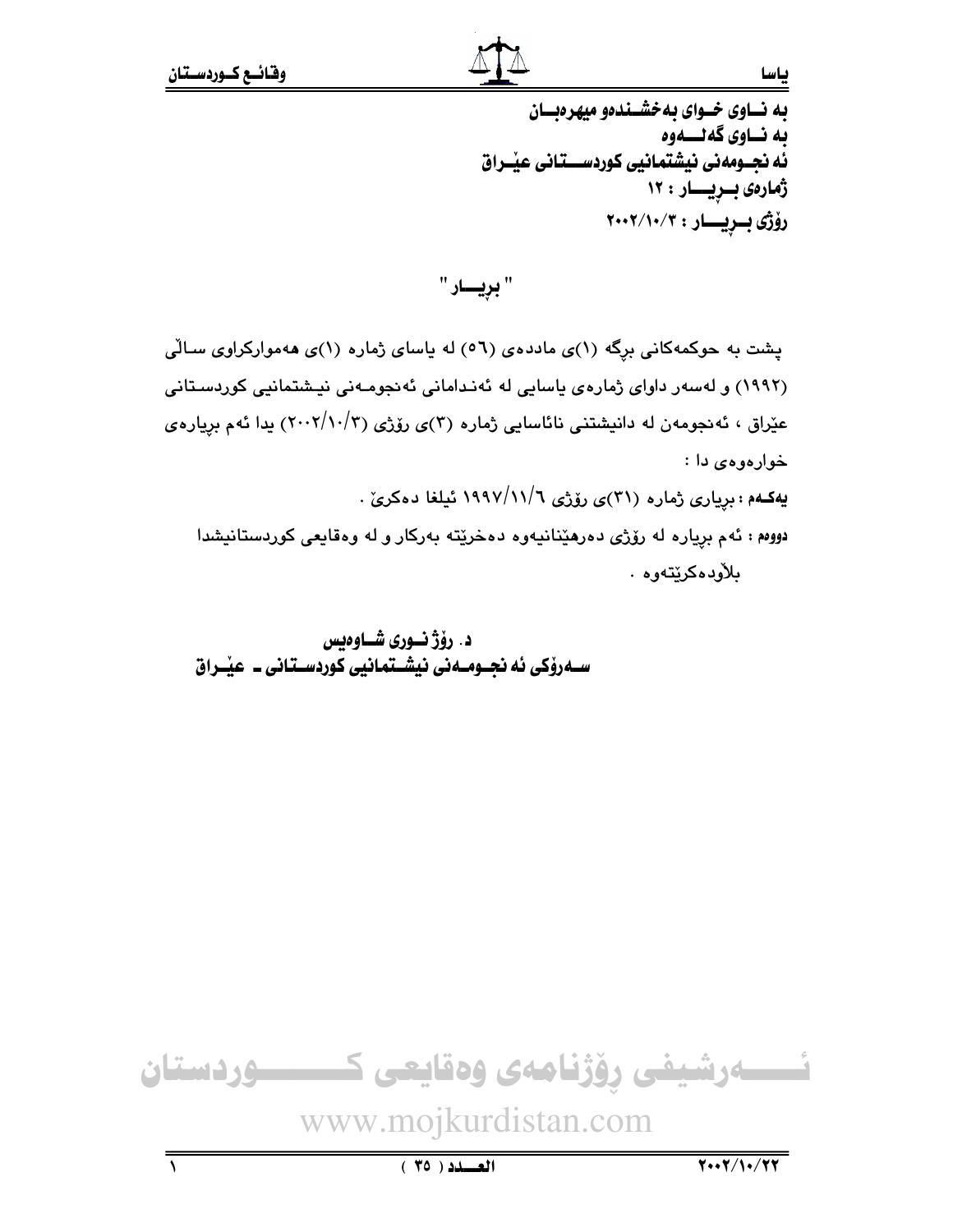### بياسا

به نساوی خسوای به خشسندهو میهره بسان ىه نــاوي گەنـــەوە ئه نحـومەنى نىشتمانىي كوردســـتانى عنــراق ژمارەى بىريسار : ١٣ رۆژى بىريسار: ٢٠٠٢/١٠/٢

" بړيـــار "

یشت به حوکمهکانی برگه (۱)ی ماددهی (٥٦) له یاسای ژماره (۱)ی هـهموارکراوی سـالّی (۱۹۹۲) و لهسهر داوای ژمارهی پاسایی له ئهندامانی ئهنجومـهنی نیـشتمانیی کوردسـتانی عێراق ، ئەنجومەن لە دانيشتني رۆژى (٢/١٠/٣) يدا ئەم بريارەي خوارەوەي دا : يەكەم : دەسەلآت دەدرێت بە سەرۆكى ئەنجومەنى وەزيرانـى ھـەرێمى كوردسـتانى عێـراق که به پێی ههل و مهرجی دارایی و ئابووری ههرێم رێژهی باج و رسوم و کریؒ که له یاسـا و بريارگەلى بەركارخراوى ھەرێمدا ھاتوون ، ھەموار بكات. دووهم : دەسەلأت دەدرێت بە سەرۆكى ئەنجومەنى وەزيرانى ھـەرێمى كوردسىتان رسىومى نویٌ لهسهر ئهو خزمهتانهی که وهزارهت و دهزگا و دایهرهکانی ههریم ییشکهشی دهکهن ، ئيلغا بكات يان بسەيێنىٚ. سێيەم : سەرۆكايەتيى ئەنجومەنى وەزيرانى ھـەرێم بـۆى ھەيـە رێنماييگـەلى پێويـست بـۆ ساناكردنى بەركارخستنى حوكمەكانى ئەم بريارە دەريھێنىٚ. چوارهم : هەر دەقى يێچەوانەي جوكمەكانى ئەم بريارە بێت ، ناخرێتە بەركار. پێنجهم : ئهم برياره له رۆژى دەرچوونيەوە تا ٢١/١٢//٣١ دەخرێته بەركار و له وەقايعى كوربستانيشدا بلأو دەكريتەوە.

د. رۆژنسورى شــاوەىس ســهروْکي ئه نجــومــه ني نيشــتمـانيي کوردســتـاني ــ عيْــراق

تــــــــەرشیفی رۆژنامەی وەقایعی كــــــــــوردستان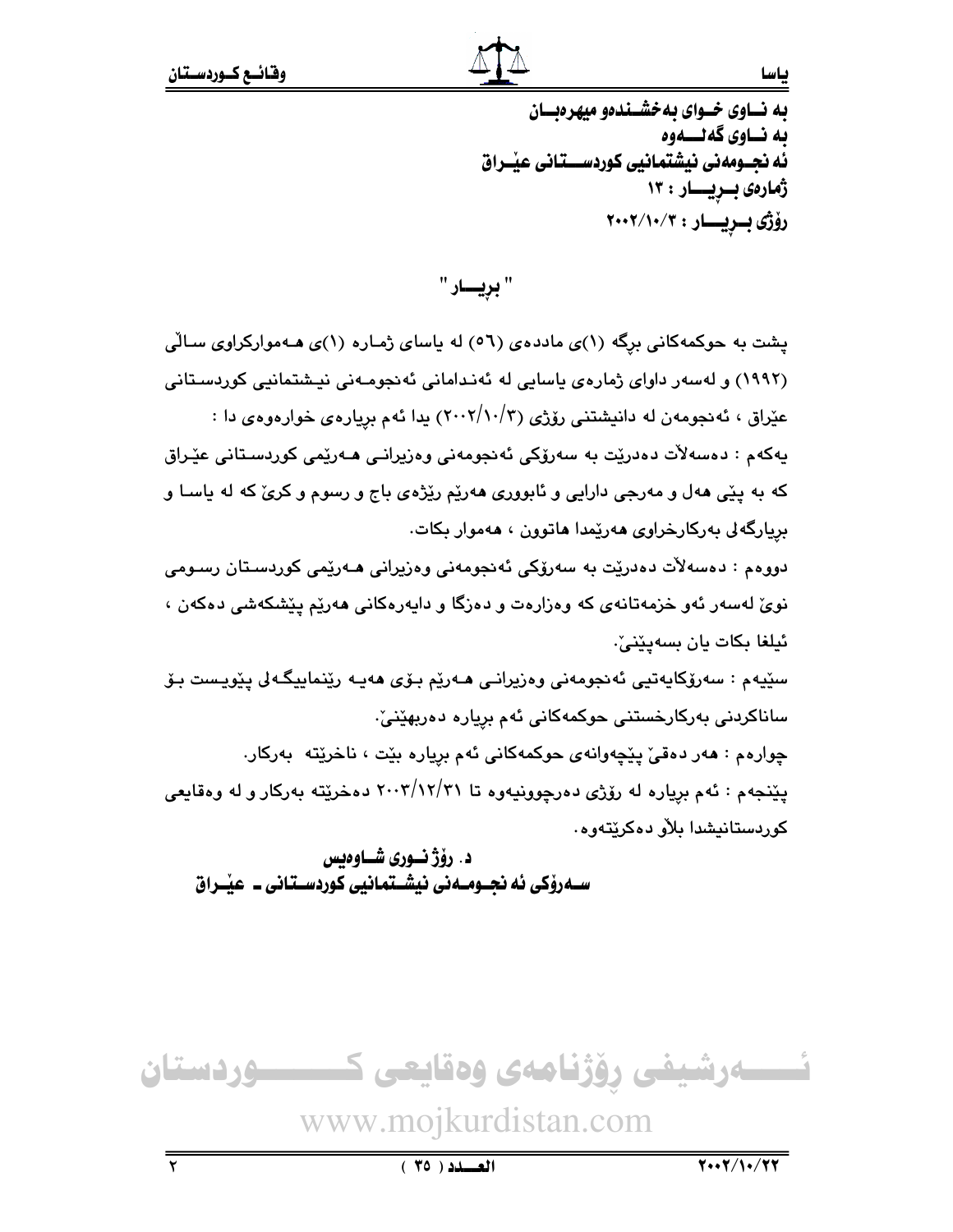به نساوی خسوای به خشسندهو میهرهبسان ىه نــاوي گەنـــەوە ئه نحـومەنى نىشتمانىي كوردســـتانى عنــراق ژمارەى بىريسار: ١٤ رۆژى بىريسار: ٢٠٠٢/١٠/٢

" بړيـــار "

یشت به حوکمهکانی برگه (۱)ی ماددهی (٥٦) له یاسای ژماره (۱)ی هـهموارکراوی سـالّی (١٩٩٢) و ، لەسەر داواي ئەنجومەنى وەزيرانى ھەريم ، ئەنجومەنى نيشتمانيى كوردسىتانى عیّـراق له دانیشتنی رۆژی (۲/۰۰۲/۱۰/۳) یدا ئهم بریاره ی خوارهوه ی دا : يەكەم : دەسەلآت دەدرێت بە سەرەك وەزيرانـى ھـەرێمى كوردسىتانى عێـراق كـە كەسـانى سەر بە لەشكرى كوردستان (يێشمەرگە) خانەشىن بكات و مووچـەى خانەنـشىنىيەكەشيان به ییّی روتبه و دهرهجهکانیان دیار بکات. دووهم : هەر دەقىٰ يێچەوانەي حوكمەكانى ئەم بريارە بێت ، ناخرێتە بەركار.

سێپهم : ئهم برياره له رۆژى دەرهێنانيەوە دەخرێته بەركار و لـه وەقـايعى كوردستانيـشدا ىلأو دەكرىيتەوە.

د. رۆژنـورى شـاوەيس ســهروٰکی ئه نجــومــهنی نیشــتمـانیی کوردســتـانی ــ عیْــراق



بياسا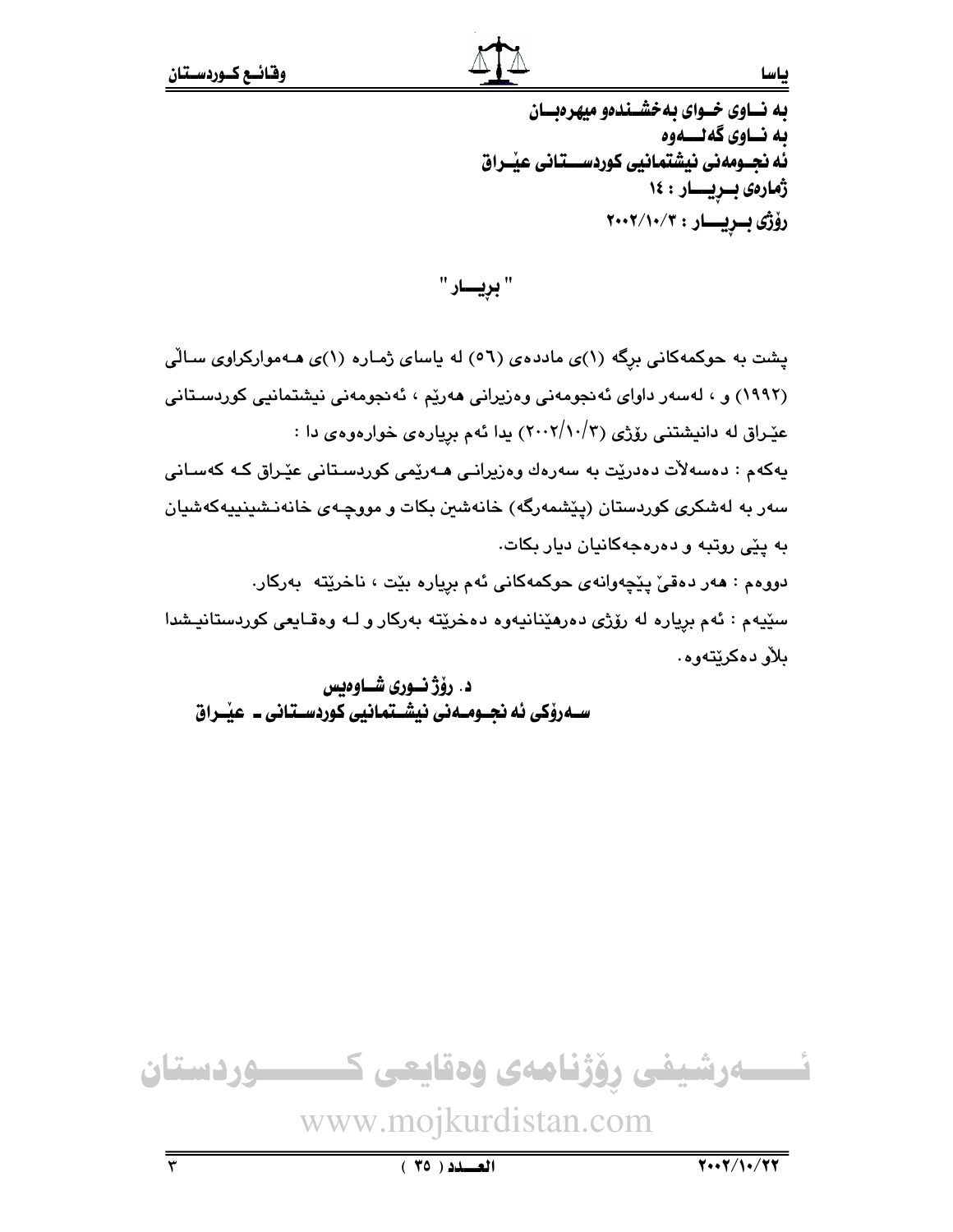# به نساوی خسوای به خشسندهو میهرهبسان ىه نــاوي گەنـــەوە ئه نجــومەنى نيشتمانيى كوردســـتـانى عيْــراق ژمارەى بىريسار: ١٥ رۆژى بىريسار: ٢٠٠٢/١٠/٢

" بريـــــار "

یشت به حوکمهکانی برگه (۱)ی ماددهی (۵٦) له یاسای ژماره (۱)ی هـهموارکراوی سـالّی (۱۹۹۲) و ، لهسـهر داوای وهزیـری داراییـو ئـابووری و رهزامهنـدی ئهنجومـهنی هـهریم ، ئەنجومەنى نیشتمانیى كوردستانى عێراق لە دانیشتنى رۆژى (٢٠٠٢/١٠/٣) يدا ئەم بريارەي خوارمومى دا :

- ۱) دەســەلات دەدريّـت بــه ســەرەك وەزيرانــى ھــەريّمى كوردســتان كــه دەرمالّــه بــه کارمەندانى دايەرەكانى ھەرپم بدات و ھەمواريشيان بكات.
	- ٢) هەر دەقى يێچەوانەي حوكمەكانى ئەم بريارە بێت ، ناخرێتە بەركار.
- ۳) ئهم برياره له رۆژى دەرمێنانيـهوه دەخرێتـه بـهركار و لـه وەقـايعى كوردستانيـشدا ىلأو دەكرنتەوە.

د. رۆژنـورى شـاوەيس ســهروٰکی ئه نجــومــهنی نیشــتمـانیی کوردســتـانی ــ عیْــراق



ىاسا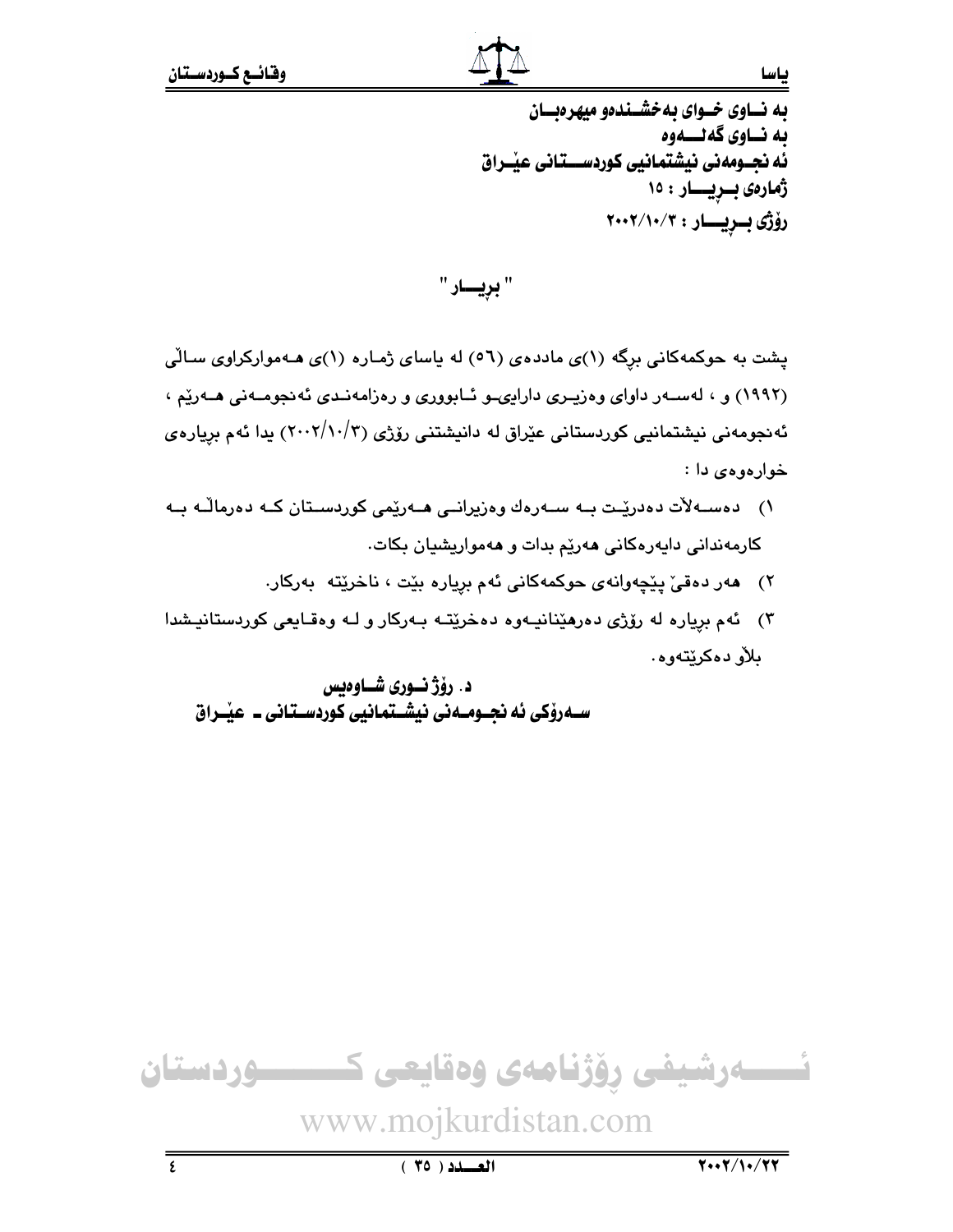ىاسا

به نساوی خسوای به خشسندهو میهره بسان ىه نــاوي گەنـــەوە ئه نحـومهني نيشتمانيي كوردســـتاني عيْـراق ژمارەى بىريسار : ١٦ رۆژى بىريسار : ٢٠٠٢/١٠/٣ " بريسار "

یشت به حوکمهکانی برگه (۱)ی ماددهی (۵٦) له پاسای ژماره (۱)ی هـهموارکراوی سـالّی (۱۹۹۲) و ، لەسـەر داواي وەزپـرى نــاوخۆ و رەزامەنـدىي ئەنجومــەنى وەزيرانــى ھــەرێم ، ئەنجومەنى نيشتمانيى كوردستانى عێراق لە دانيشتنى رۆژى (٢٠٠٢/١٠/٣) يدا ئەم بريارەي خوارمومى دا :

يهکهم : ماوولاٌتياني مهرێِمي کوردستان و مهر عێراقييهکيش که لـه مهرێمدا نيـشتهجێن و ئارەزوو دەكەن لە رێكخراوە نێو دەوڵەتى يـان لـە رێكخـراوە بيانييـە غـەيرە حكومىيـەكان ((NGO)) يان له كۆميانيا بيانييه وهگەركەتووەكانى ناو ھـەرێم ، ئـيش بكـەن ، يێويـسته لەسەريان ئيزن لە وەزيرى ناوخۆى ھەرێم وربگرن بۆ ئەوەي لـەو جێگايانـەدا ئـيش بكـەن. ئەو ئیزنەش بۆ ماوەي سالّيْك بر دەكات و تازەبوونەوەشى لە باردا ھەيە .

دووهم : پێویسته لهسهر ئهو کهسانهی که پێش بهرکارخستنی ئهم بریاره ، لهو رێکخراو و کۆميانيايانەدا کەتوونەتە کار و تا ئێستاش ئيش دەکەن ، لە ماوەي ئەو يەرى دوو مانگدا (که له رۆژی بهرکارخستنی ئهم بریارهوه دهست ییّ دهکات) موراجهعهی وهزارهتی ناوخوّ بكەن بۆ ئەوەي ئىزنى تايبەت بەو ئىشەيان وەربگرن.

سێڀهم : ههر کهسێ سهرپێڇي له حوکمهکاني ئهم برياره بکـات سـزا دهدرێت بـه حـهيس کردن بۆ ماوەپەك لە شەش مانگ كەمتر نـﻪبى⁄و لـﻪ دوو سـالْيش نـﻪترازىٚ و غەرامەپـﻪكيش دهکریت له (۱۰۰۰۰) ده ههزار دینار کهمتر نـهبیّ و لـه (۳۰۰۰۰) سـی هـهزار دینـاریش زیـاتر نەبى ٗ.

چوارهم : پێویسته وهزارهتی ناوخۆ حوکمهکانی ئهم برِیاره بخاته بهرکار. يێنجـــهم : يێويـــسته وەزارەتـــه يێوەنديــدارەكان و لايەنـــه يێوەنديــدارەكانيش بـــۆ بەركارخستنى حوكمەكانى ئەم بريارە لە گەلّ وەزارەتى ناوخۆ ھاوكۆمەك بن. شەشەم : وەزيرى ناوخۆ بۆي ھەيە رێنماييگەلى يێويست بـۆ سـانا كردنـي بەركارخـستنى ــــوردستان حوکمەکانى ئەم بريارە بەربۇينى كەكى 66قانىشى ك حەوتەم : ھەر دەقى يېيچەوانەي حوكمەكانى ئەم بريارە بېت ، ناخرېتە بەركار.<br>WWW.MO|KUFCISTAN.COM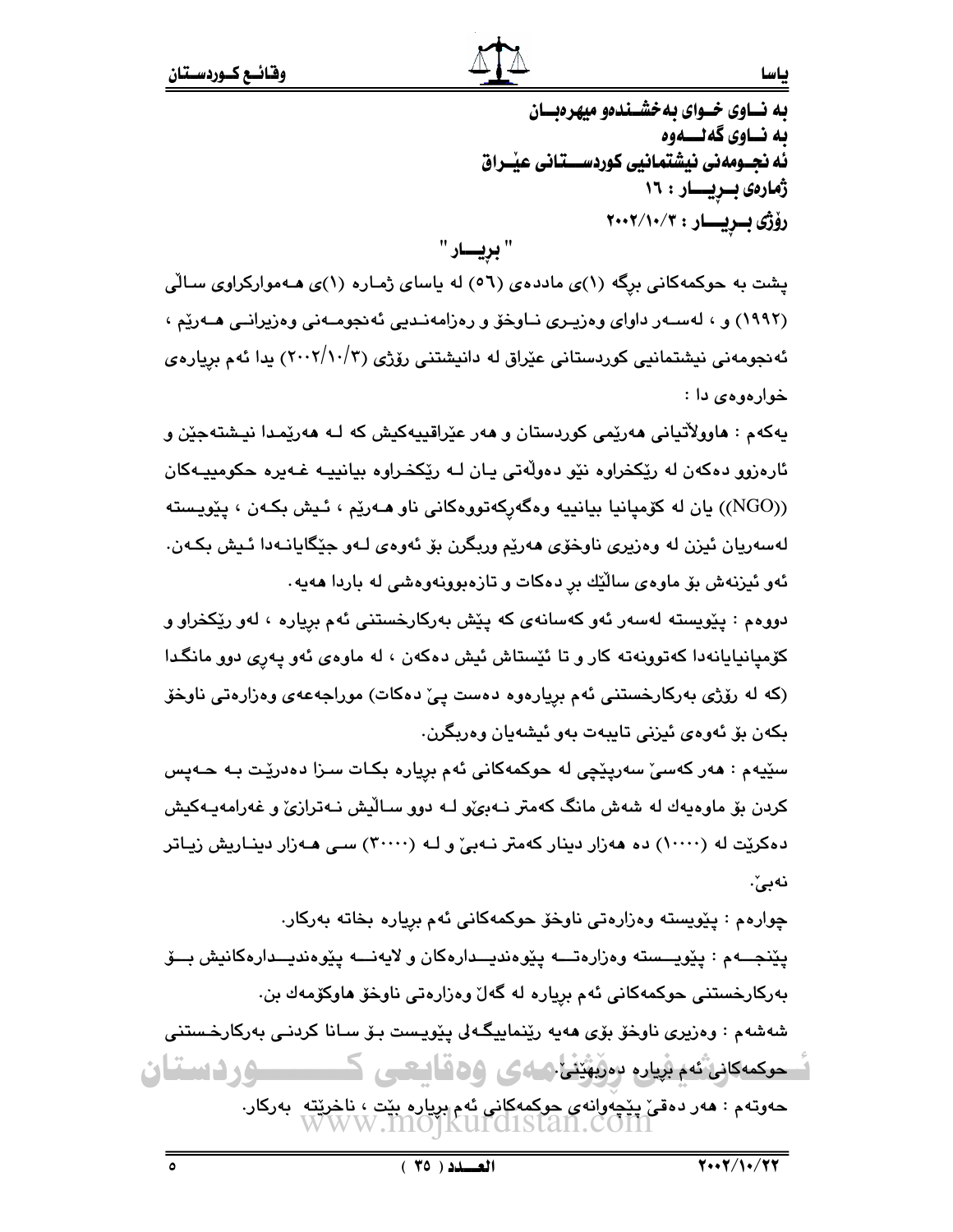ههشتهم : ئهم بړیاره له رۆژی بلأوکردنهوهی له (ومقایعی کوردستان) دا دمخرێته بهرکار.

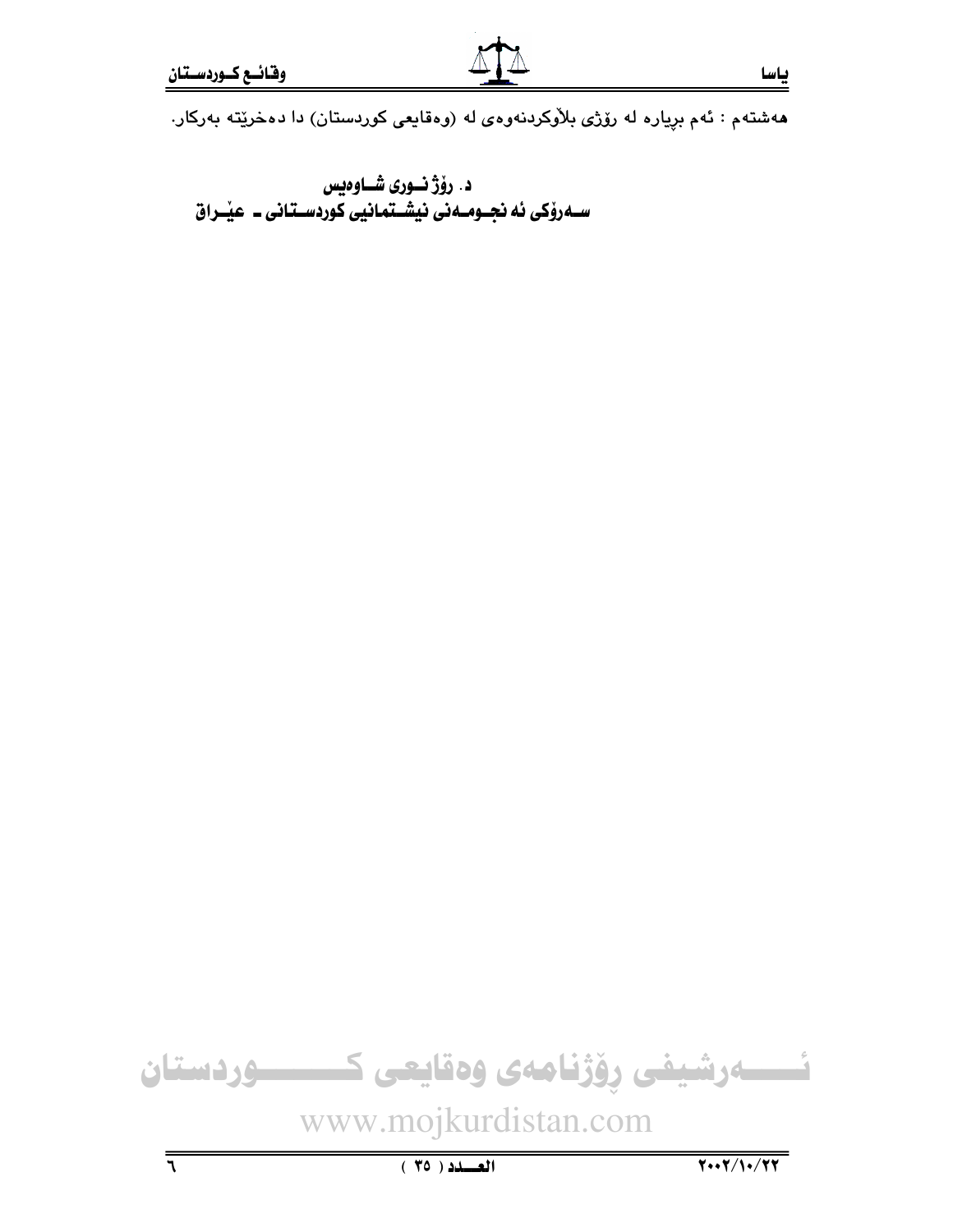به نساوی خسوای به خشسندهو میهره بسان ىه نــاوي گەنـــەوە ئه نحـومەنى نىشتمانىي كوردســـتانى عنــراق ژمارەى بىريسار : ١٧ رۆژى بىريسار: ٢٠٠٢/١٠/٢

" برِيـــار "

یشت به حوکمهکانی برگه (۱)ی ماددهی (٥٦) له باسای ژماره (۱)ی ههموارکراوی سـالّی (١٩٩٢)ی و ئەنجومــەنى نيــشتمانيى كوردســتانى عێــراق و ، لەســەر داوای ئەنجومــەنى وەزيرانــى ھــەرێم ، ئەنجومــەنى نيــشتمانيى كوردســتانى عێــراق لـــە دانيــشتنى رۆژى (۲۰۰۲/۱۰/۳) بدا ئهم بریارهی خوارهوهی دا :

يەكەم : دەسەلأت دەدرێت بـە سـەرۆكى ئەنجومـەنى وەزيرانـى ھـەرێمى كوردسـتان ، بـە هاوتهگبیری له گهلٌ وهزیری داد و سهرۆکی دادگای تهمییز ، ئهو دادوهره یان قازییـه یـان ئەنىدامى دەزگـاى ئېـددىيعاى گـشتېيەى كــه تانــه لــه نەزاھــەت و بــىٰ لايــەنيى دەدريـْت و کەفائەتى نىيە ، خانەنشىنى بكات يان بېگوازێتەوە بۆ داپەرەگەلى دېكەي دەرەوەي سلكى دادوهري بهو مووجهيهي كه به يێي ياسا لهو دايهرانهدا دهيكهويّ . دووهم : هەر دەقىٰ يێچەوانەي حوكمەكانى ئەم بريارە بێت ناخرێتە بەركار. سێڀهم : پێویسته ئەنجومەنی وەزیران حوکمەکانی ئەم بریارە بخەنە بەرکار. چوارهم : ئهم برياره له رۆژى دەرهێنانيەوه دەخرێته بەركار و له وەقايعى كوردستانيشدا بلأو دەكرێتەوە.

د. رؤژ نسوري شساوهيس ســهروٰکی ئه نجــومــه نی نیشــتمـانیی کوردســتـانی ــ عیْــراق

ــــودستان تـــــــهرشیفی رؤژنامهی وهقایعی ک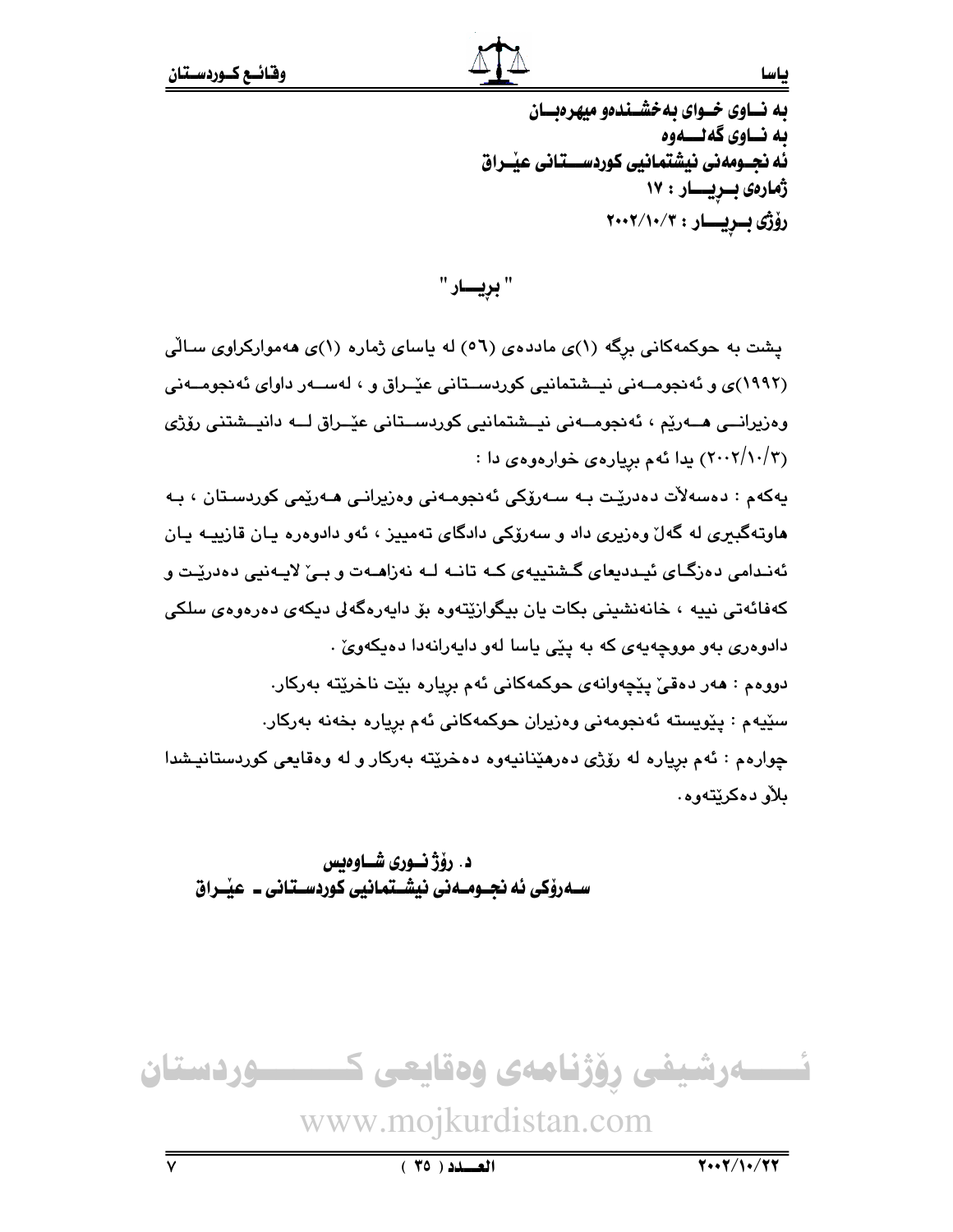ومزارمتي دارايي و نـابـووري بەرپوەبەرايەتى گشتى ديــوان خۆيەتى ژماره / ميشژوو / ٢٠٠٢/٩/٢٠٠٢

" بەيان "

یالْیشت به بریاری ئەنجومـەنی نیـشتمانی کوردسـتان ژمـاره (۳۹) لـه ۱۹۹۲/۱۱/۲۳ و بـه یی ّـی کۆنووسـی کۆبوونــەوەی رۆژی ۱۹۹۷/٦/۱۲و دوابــەدوای فــەرمانی وەزاریمـان ژمـارە اله ١٩٩٧/٧/٥ بريارماندا به :-پێك هێناني بەرێوەبەراپەتى ووردبينى و چاودێرى لە بەرێوەبەراپەتى گشتى خانەشىن بـە دِیۡی سیستهمی ناوخو٘ ژماره (۱) سالّی ۱۹۹۰ له ریّکهوتی دهرچوونی ئهم فهرمانه٠ سركيس ئاغاجان مامەندۆ وهزيري دارايي و ئابووري

# ومزارهتي تهندروستىو كاروبارى كۆمەلأيەتى بهریوهبهرایهتی گشتی پــلان دانـان و فیرکردنی تـهندروستی ژُماره ⁄ ميزوو / ٢٠٠٢/٩/٢٠٠٢

" بەيان "

بۆ جېّبەجىّ كردنى باشترى پلانەكانى وەزارەتەكـەمان لـە بـارى چاكـسازى كۆمەلاّيـەتى ، بريار درا به دانانی بەرێوەبەرايەتی چاكسازی كۆمەلايەتی لە سنوری پارێزگای ھەولێر.

# عبدالعزيــز طيب وهزیری ته ندروستی و کاروباری کوْمه لأیه تی به ومکاله ت

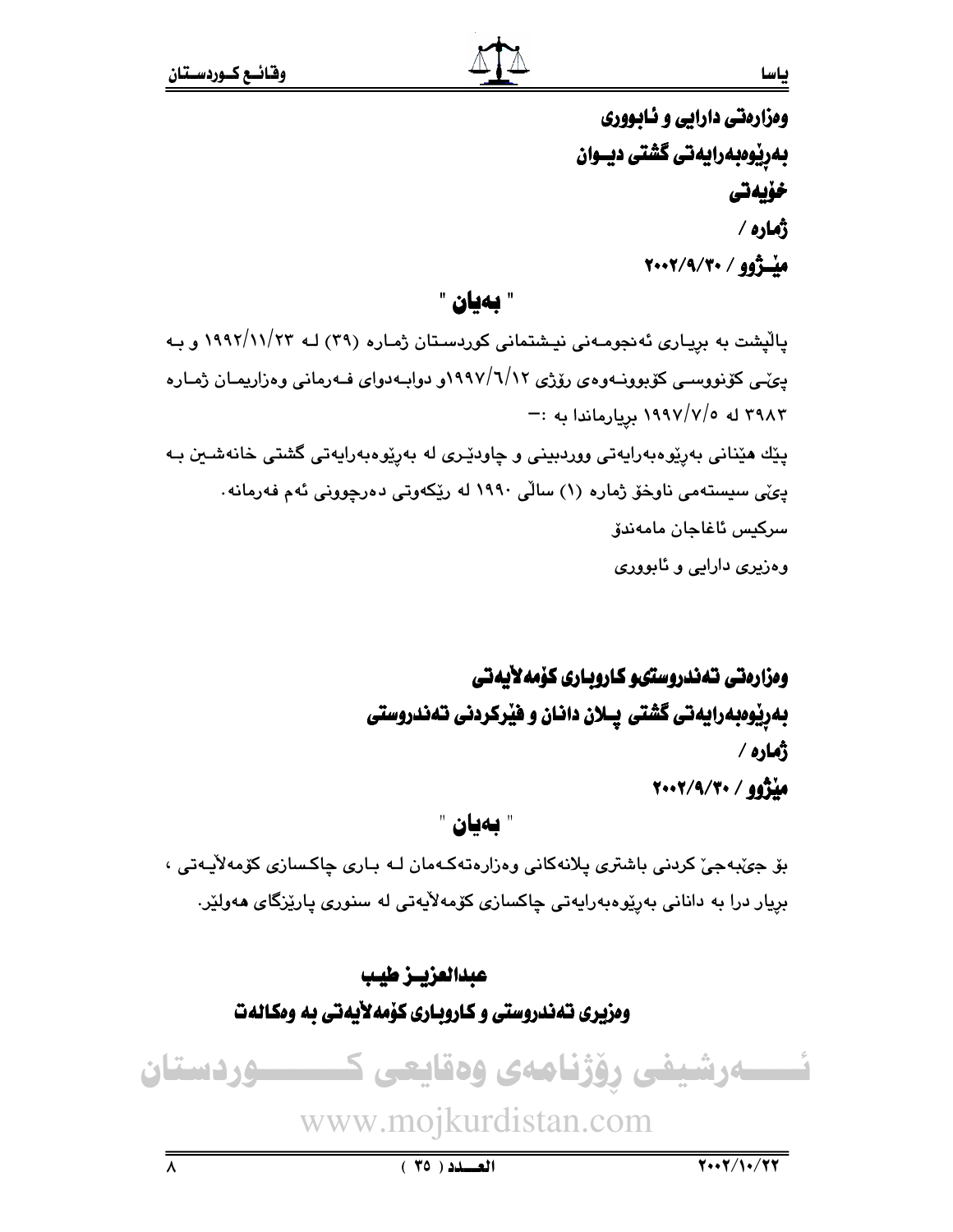# " بەيان " بهیان ژماره (۱) مِنْزُوو / ٢٠٠٢/١٠/٥

به ییْ ی نُهو دهسهلاٌتهی ییِّمـان دراوه لـه مـاددهی ههشـتهم لـه یاسـای شـویِّنهوار ژمـاره (٥٩)ی سالی (١٩٣٦)ی ههموارکراو ، بریارماندا ئهو دوو شوینهی که لـه خـوارهوه دیـاری کراوه ، به شویندواری میزوویی هەریمی کوردستان دابنریت.

| مقاطعة    | قطعة | مێڗ۬ۅؠ<br>ئۆزىنەوە                      | ڇەرخ    | پارێزگا | قەزا  | ناحيه             | کرند   | ناوی شوێن                 |  |
|-----------|------|-----------------------------------------|---------|---------|-------|-------------------|--------|---------------------------|--|
| ٦٣        |      | /٤/٢٩<br>$\mathsf{Y} \cdots \mathsf{Y}$ | ئيسلامى | دھۆك    | ئاكرێ | بەر <i>د</i> ەرەش |        | کان <i>ی</i> حسی <i>ن</i> |  |
| <b>、イ</b> | ۱۹   | /٤/٢٨<br>$Y \cdot Y$                    | ساسانى  | دھۆك    | ئاكرێ |                   | گردسین | ڪرد <i>ي</i> سين          |  |

تێبینی / ۰۱ کسانی حسین / گردێکـی شـوێنهواره بــهرزا بیهکــهی (۸م) روبهرهکــهی نزیکــهی  $. 7_{\rho}(70 \cdot \cdot)$ ۲. گـــردی ســـین /گردنیکـــی شـــویینـهواره بـــهورزا پیپهکــهی (۱۲م) روبه<code>ر</code>هکــهی نزیکــهوی

 $\cdot$   $\mathcal{N}_{\rho}(\mathcal{N})$ 

محمود محمد محمود ومزيري رؤشنبيري

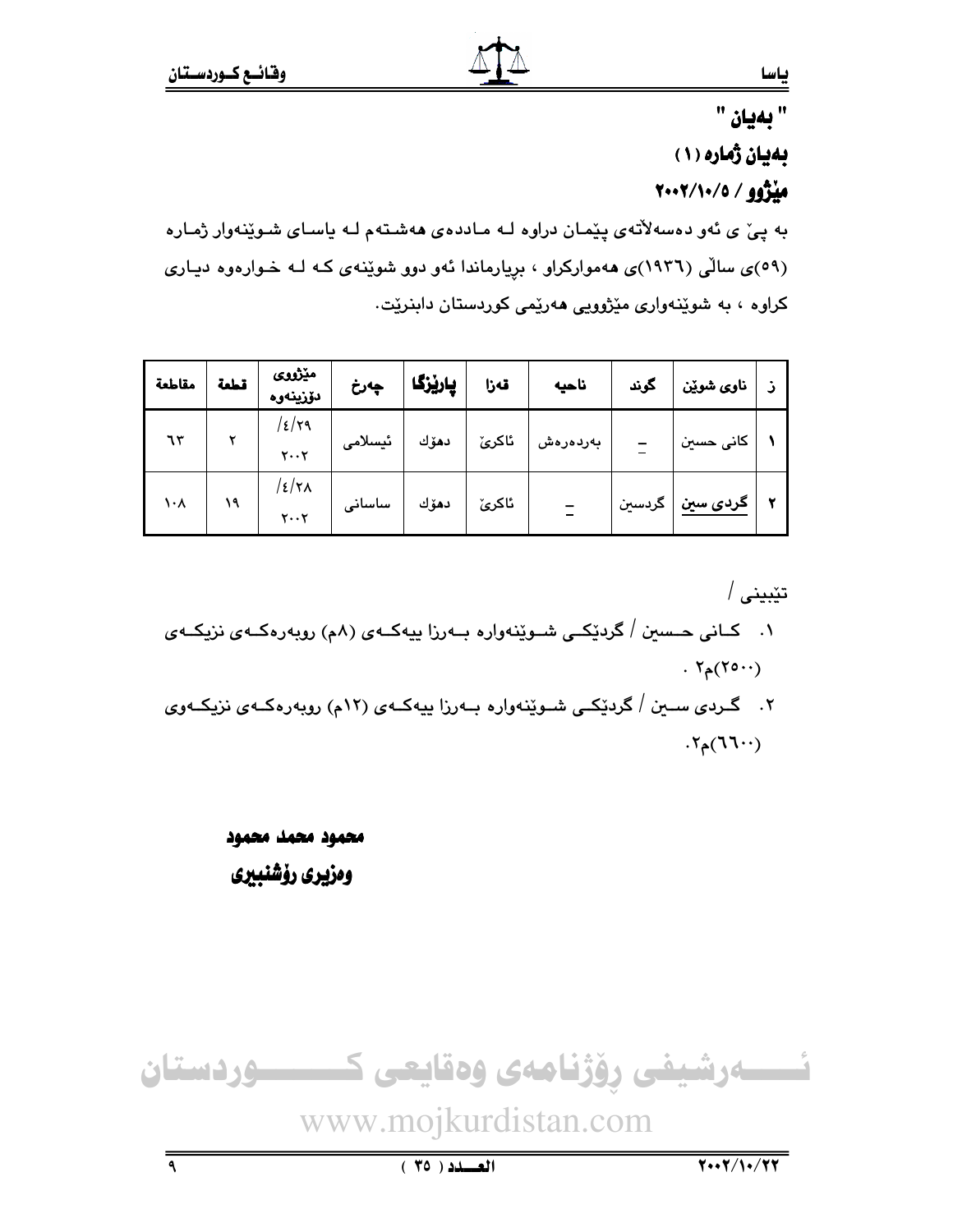به ناوی خوای به خشندمو میهرهبان به ناوي گەلەوە ئه نجومەنى نيشتمانيى كوردستانى عيراق ژمارەى بەياننامە :۳ رۆژى بەياننامە: ٢٠٠٢/٩/٧

بمطننامه

یشت به حوکمی ماددهی ههشتهم له پاسای ژماره (٤)ی سالّی ۱۹۹۹ ( پاسای بلاّوکردنـهوه لـه رۆژنامەي رەسمىدا ــ وەقـايعى كوردسـتان ) ، لەبـەر ئـەوەي كـە ھەلّەيـەكى چـاپ لـە مـاددەي حەوتــهمي ياســاي ژمــاره (١١)ي رۆژي (٢٠٠٢/٦/٢٥)دا رويـداوهو هــهر بــهو هـهڵهيــهوه لــه ژمــاره (۷۰)ی رۆژی (۲۰۰۲/۸/٦)ی رۆژنامـــهی (پهرلـــهمان) و ، ژمــاره (۳۳)ی رۆژی (۲۰۰۲/۷/۱۸)ی رۆژنامـهي وهقـايعي كوردستانيـشدا بلاوكراوهتـهوه ، كـه دهقـي برگـهي (چـوارهم)ي مـاددهي حهوتهم بهم شێوهى خوارهوه چاپكراوه :

(چـوارهم : پێویـسته لهسـهر لایهنـه ناوبراوهکـانی برِگـه (یهکـهم)ی سـهرهوه رێـژهی (۱۰٪)ی مزوکرێی راوێژکاریی باسایی پارێزەر دابشکێنن و پارەکە ھەوالەی سەندىکا بکەن تـا بـە داھـاتی خۆی تۆماری بکات ، به مەرجىؒ سالْي له (٢٥٠) دوو سەد و پەنجا دېنار کەمتر نەبێت). دەقە دروستەكەشى ئەمەبە :

(چوارهم : پێویسته لهسهر لایهنه ناوبراوکانی برگه (پهکهم)ی سهرهوه رێژهی (۱۰٪)ی مزوکرێی راوێژکاریی باسایی پارێزەر دابشکێنن و پارەکـه مەواڵـەی سـەندیکا بکـەن تـا بـه دامـاتی خـۆی تۆمارى بكات ، به مەرجى سالى لە (٣٠٠) سى سەد دېنار كەمتر نەبيّت ). لەبەر ئەوە بە يێويست زانرا ئەو ھەلّەيە راست بكرێتەوە ٠

د. رۆژ نوري شاوەبس سەرۆكى ئە نجومەنى نيشتمانيى كوردستانى ـــ عيراق .

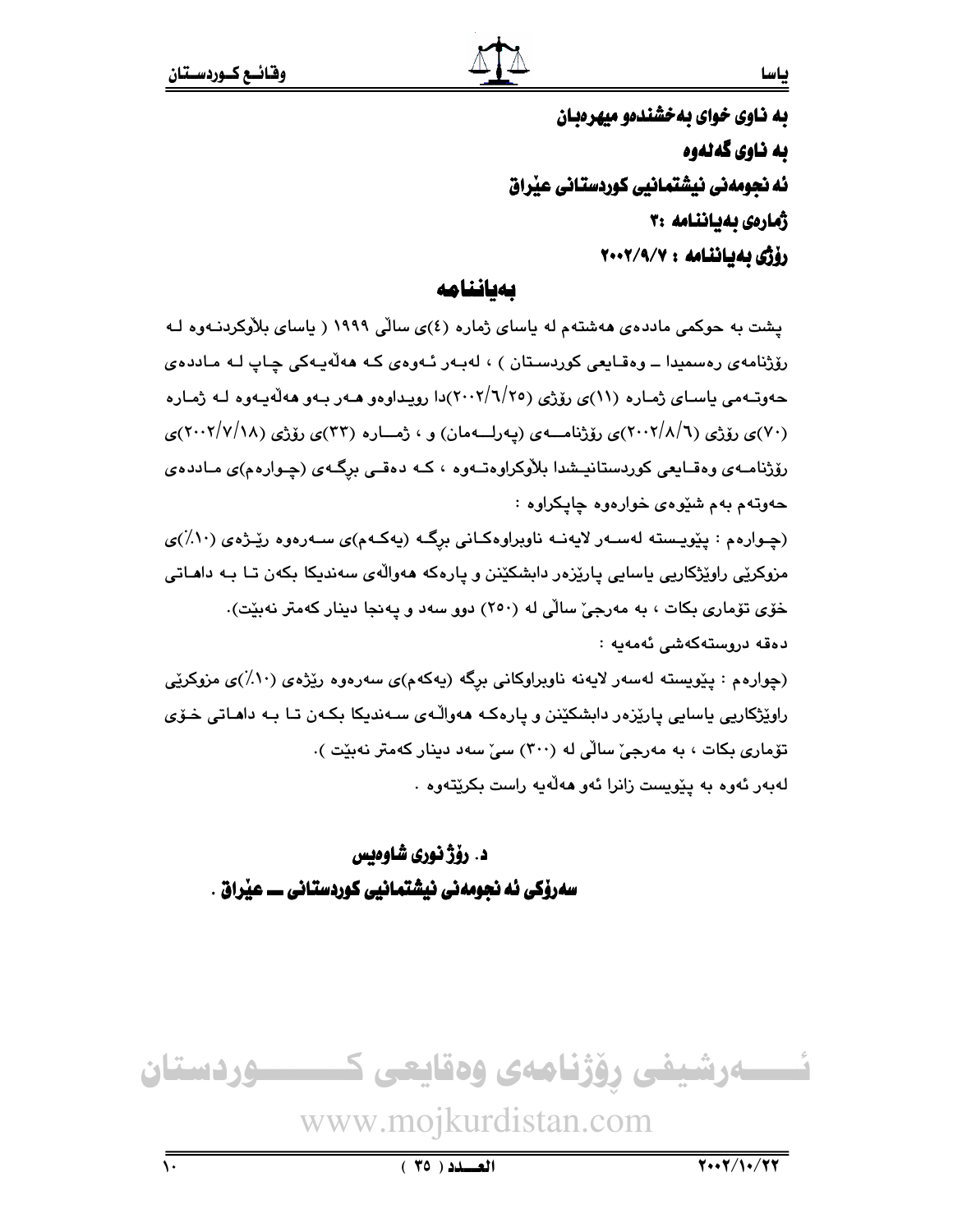ياسا

هەربمى كوردستان عيراق سەرۆكايەتى ئە نجومەنى وەزيران ومزارمتي رؤشنبيري بەرێوەبەرايەتى گشتى ديوان بەرێوەبەرايەتى ياسا

### ریْنمایی ژماره ( ۹ )ی سانی ۲۰۰۲ دمربـارمى كرىّى هۆنەكـانى ومزارمت

به ییمی ئهو دهسهلاتهی ییمان دراوه له ماددهی (۳) له یاسای وهزارهتمی رۆشنبیری هـهریمی کوردستان ژماره (۱۱) سالّی ۱۹۹۲ بوّ بەرژەوەندی گشتی بریارماندا کری،ّی هۆلّەکان بوّ یەك رۆژ بهم شنیوهیهی خوارهوه بنت بنجگه له یارهی خزمهتگوزاری .

- ۷۰۰ دینار ۰۱ - هۆل مىديا
- ٢. ھۆلى رۆشنىيرى ٥٠٠ دينار
- ۳. مۆلى گەل ٤٠٠ دينار
- ٤. گەلەرى كوردستان ۱۰۰ دینار

ئــهم ريٽنماييـــه جيُبـــهجيّ دهکرييــت لـــه رۆژي بلاّوکردنـــهوهي لـــه وهقـــايعي کوردســـتان و بەرێوەبەرايەتى گشتى رۆشنىبىرى و ھونەر كرێكان بە يسوولەي ژمێريارى (١٣٧) وەردەگىرێت .

> محمود محمد محمود وەزيسىرى رۆشنبېرى

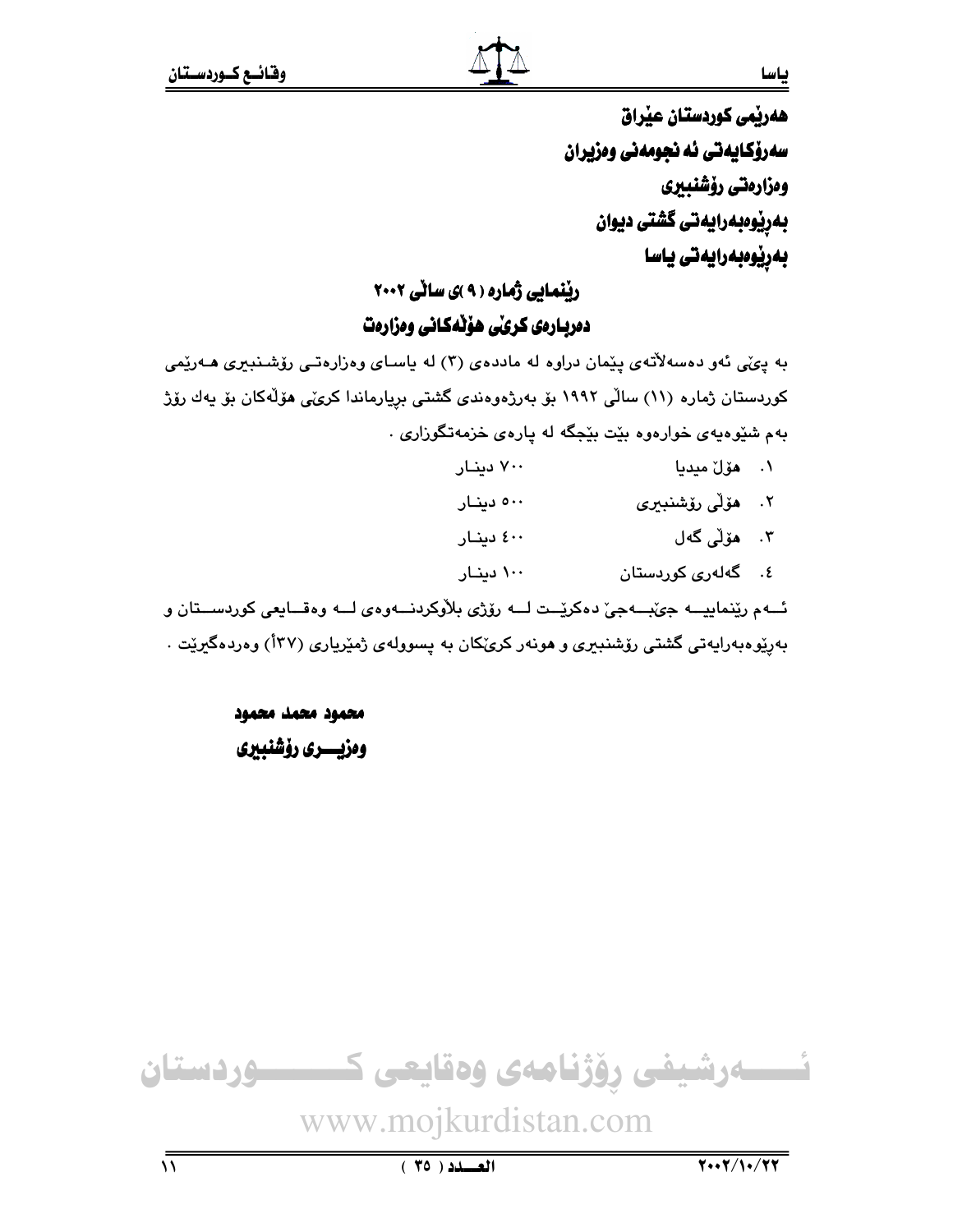هەرپمى كوردستان عيراق سەرۆكايەتى ئە نجومەنى وەزيران ومزارمتي رؤشنبيري بەريوەبەرايەتى گشتى ديوان بەرێوەبەرايەتى ياسا

### ریِّنمایی ژماره ( ۸ )ی سالّی ۲۰۰۲ دمريـارمي چـاپ و بـلأوكردنـهومي رۆژنـامهو گۆڤـار و كـتيب

به يئي ئەو دەسەلاتەي يێمان دراوە لە مـاددەي (١٦) ياسـاي چـايەمەنى ھـەرێمى كوردسـتان ژماره (۱۰) سالّی ۱۹۹۳ بریارماندا :

بـه هەلوەشـاندنەوەي رێنمـايي ژمـارە (۳) سـالْي ١٩٩٥ كــه لــهم وەزارەتــه دەرچـووە ، ئــهم رێنماییهی خوارهوه به رێنمایی ژماره (۸) بۆ ساڵی ۲۰۰۲ جێگهی دهگرێتهوه .

- ۱) هەر عێراقيەك كە لە سنوورى ھەرێم نيشتەجىٚيە بىۆى ھەيـە ببـىٰ بـە خـاوەن ئيمتيـاز و سەرئوۋسەر .
- ۲) گەوەي دەپەوپت دوويارە لە كوردستان رۆژنامەو گۆڤـار چـاپ بكاتـەوە دەبيّـت بـە يېڭـى ياساي ڇاپـهمهني ژماره (١٠) سالي ١٩٩٣ مۆلّەت وەربگرئ.
- ۳) گهگهر داواکار حزب يان دهزگا يان کۆميانيا بوو ، دهبێت مۆلّەتەکـهى لـه گـهاڵ پـهيرەو و پرِۆگرامەكە*ى* پێشكەش بە وەزارەتى رۆشنبىرى بكات و لەو كاتەدا دەكرىّ خاوەنى ئيمتيـاز حزبهکه یان رێکخراوهکه یان دهزگاکه یان کۆمیانیاکه بێت و دهبێت به نووسراو سهرنووسهر ديارى بكەن .
- ٤) ناوی خوازراو (مستعار) بهکارناهێنرێت نه له داواکاری مۆلّهت نه لهسهر لايهرهی يهکهمی رۆژنامه يان گۆڤار ، ئەمە تەنھا خازوەن ئىيمتياز و سەرنووسەر دەگرێتەوە .
- ٥) به ییمی رهزامهندی وهزارهتی داراییو ئابووری ژماره (٦٧٩٥) لـه ۱۹۹۸/۸/۱۰ و ژماره (۳٤٠٣) له ۲۰۰۲/۷/۲۷ دهېيت ههموو گوفار و روزنامهيهك (٥٠٠٠) يينج ههزار دينار رهسمي مۆلەت و سالانە ئۆ :

| ۳۰۰۰ دینار    | رۆژنامەي رۆژانەو ھەفتانەو گۆۋارى ھەفتانە |
|---------------|------------------------------------------|
| ۲۵۰۰ دینار    | رۆژنامەو گۆۋارى دوو ھەفتە                |
| ۲۰۰۰ دینار    | رۆژنامەو گۆۋارى مانگانە                  |
| وهقا حور سناد | بقثنامه وكوفارى ومرزى وفي فالهامى        |

<u>وردستان</u> رۆژنامەو گۆڤارى شەشّەانگ و سالى چارێك www.mojkurdistan.com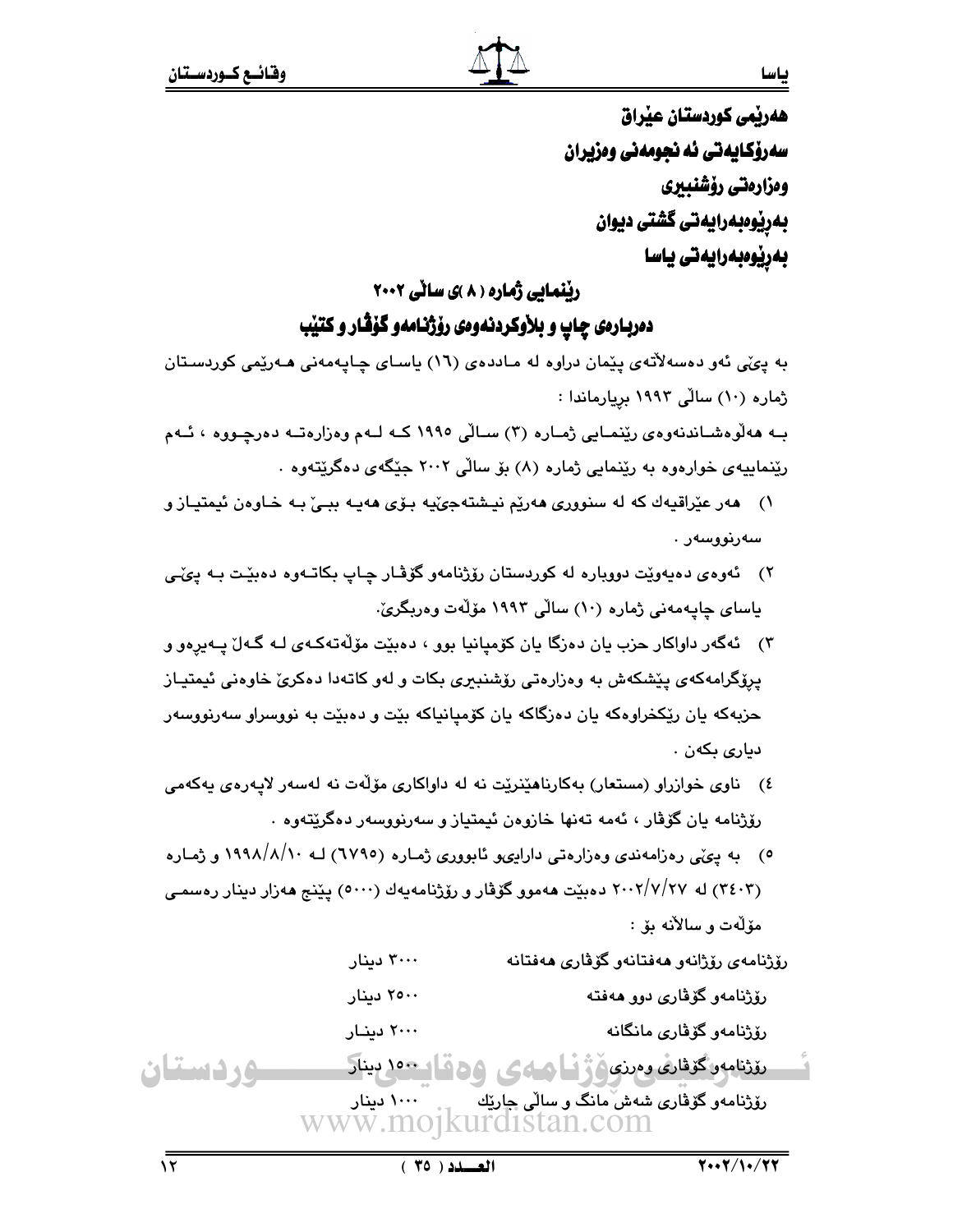- ٦) دهبيّت خاوهني ئيمتياز (ئەگەر كەسىيّك بوو) و سەنووسەر رەگەزنامەي عيّراقى (الجنسيه العراقيه) ، (دفتر نفوس) له گەلّ داواكردنى مۆلّەتدا يێشكەش بكات.
- ۷) هـــهموو گۆڤــار و رۆژنامهيــهك كــه چــاپ دەكــرى دەبيّــت چــايـخانهكه (٥) دانــه بـــوّ بهريوه بهرايهتي گشتي راگهياندن بنێرێت ، به پێچهوانهوه (٥) ، دانهکه لـه بـازار دهکرێت ، له کاتی نوێکردنهوهی مۆلّەتەکەی ھەمور يارەکەی لىموردەگىريتەوە ٠
- ٨) هەر كەتێېێك كە چاپ دەكرىّ دەبێت چاپخانەكە (٥) دانـە بنێـرىّ بـۆ بەرێوەبەراپـەتى گشتی رۆشنېيرې و هونهر .
- ۹) هەر رۆژنامە و گۆڤارێك ماوەي دەرچوونەكەي گۆرى ، دەبێت بـە ئاگـادارىيو رەزامەنـدى وەزارەت بێت .
	- ۱۰) نابی سەرنووسەری دوو رۆژنامە يان دوو گۆڤار ھەمان كەس بن.
- ١١)۔ نابیؒ دوو رۆژنامه یان دوو گۆڤار ئەگەر سەر بە بە دوو لایـەنی جیـاواز بـن ھـەمان ناویـان هەبێت .
- ١٢) ھەر چاپخانەيەك پابەند نەبێت بـە ياسـاو رێنماييـەكان ، مۆڵەتەكـەي ھەلّدەوەشىێتەوە ، هەر كاتى پيابەند بووەوە دەتوانى داواى مۆلەتى نوى بكات.
	- ۱۳) لەسەر دەزگا پەيوەندى دارەكان يێويستە ئەم رێنماييە جێبەجێ بكەن .
		- ١٤) کار به هيچ ريٽماييهك ناکريّ که له گهلّ ئهم ريّنماييانه ناکوّك بن .
	- ١٥) ئهم رينماييانه جينبهجيّ دهكريّت له روّژي بلاوكردنهوهي له وهقايعي كوردستان .

محمود محمد محمود وەزبرى رۆشنىىرى



# www.mojkurdistan.com

 $\sqrt{\tau}$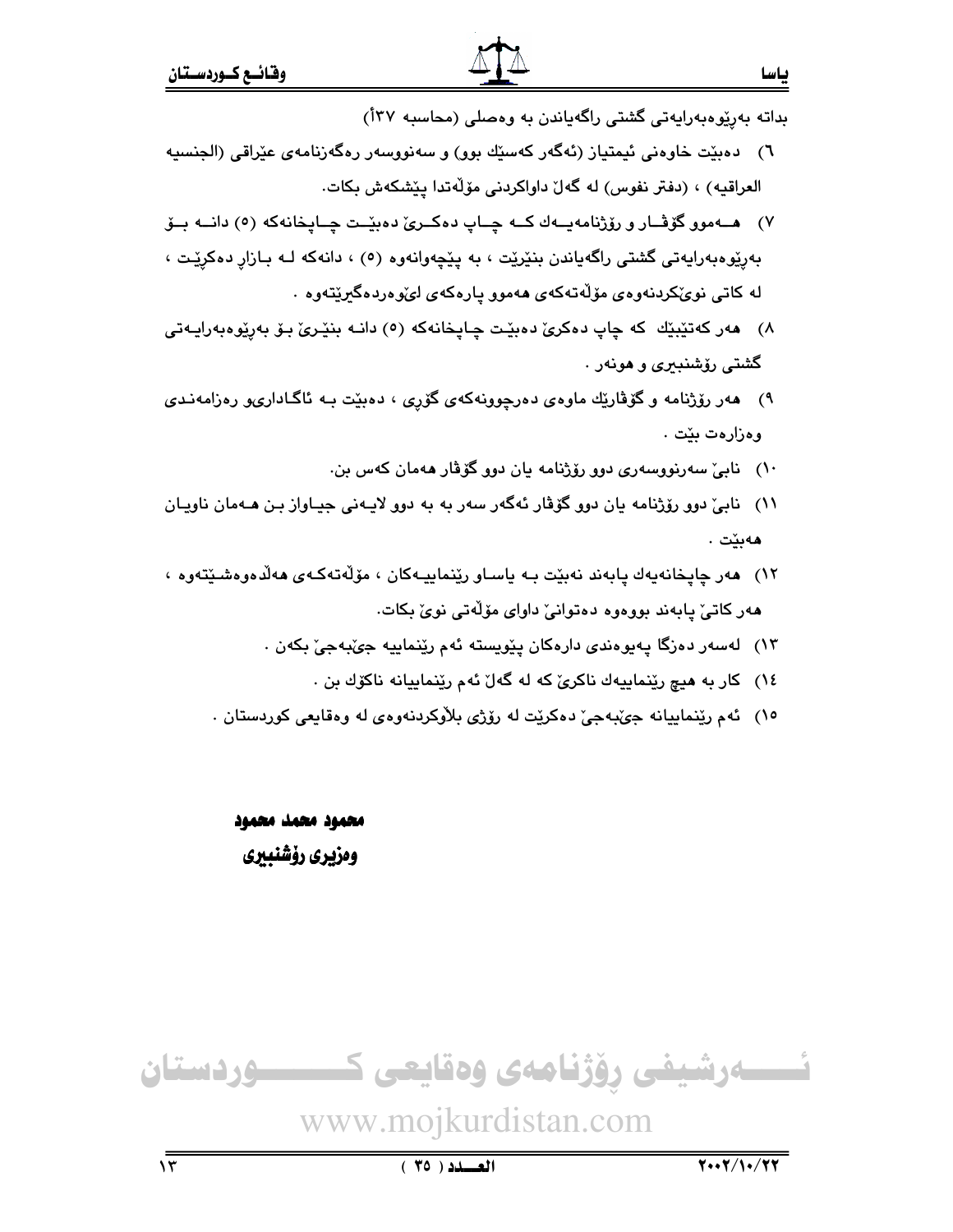بسم الله الرحمن الرحيم بأسم الشعب المجلس الوطني لكوردستان ــ العراق رفق القرار: ١٢ تأريخ القرار : ٢٠٠٢/١٠/٢

<u>" فسرار "</u>

إستناداً الى احكام الفقرة (١) مـن المــادة (٥٦) مـن القـانون رقـم (١) لـسنة ١٩٩٢ المعـدل و بناءاً على ما عرضه العدد القانوني مـن أعـضاء المجلـس الـوطني لكوردسـتان العـراق ، قـرر المجلس بجلسته الأستثنائية المرقمة (٣) و المنعقدة بتأريخ ٢٠٠٢/١٠/٢ ما يلي : أولاً : يلغي قرار المجلس الوطني لكوردستان ــ العراق رقم (٣١) في ١٩٩٧/١١/٦ . ثانياً : ينفذ هذا القرار من تأريخ صدوره وينشر في جريدة وقائع كوردستان .

د. رۆژ نورى شاويس رئيس المجلس الوطني لكوردستان ــ العراق



ياسا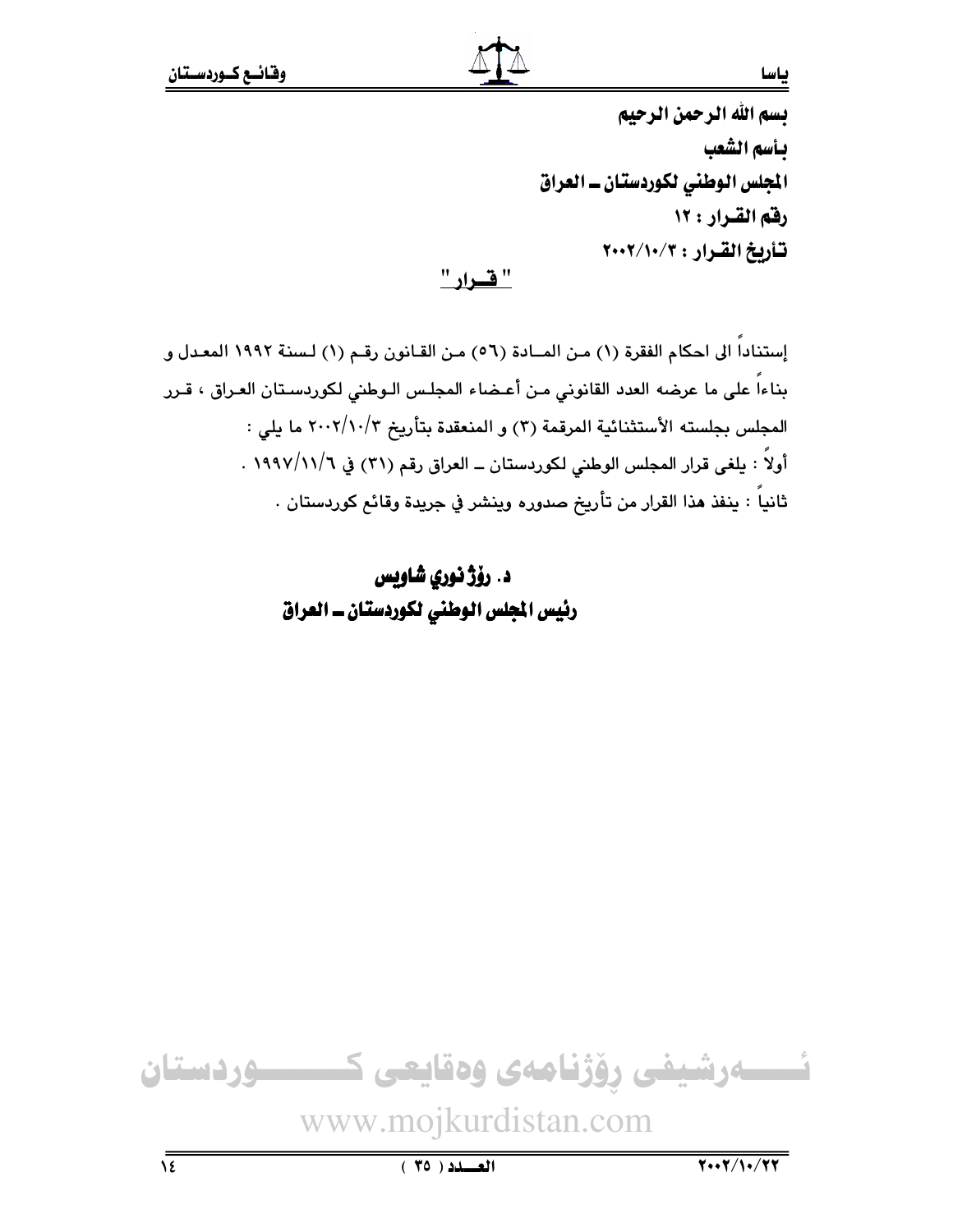بسم الله الرحمن الرحيم بأسم الشعب الجلس الوطني لكوردستان ـ العراق رفم القرار : ١٣ تأريخ القرار : ٢٠٠٢/١٠/٢

<u>" فسرار "</u>

إستناداً الى احكام الفقرة (١) مـن المــادة (٥٦) مـن القـانون رقـم (١) لـسنة ١٩٩٢ المعـدل و بناءاً على ما عرضه العدد القانوني مـن أعـضاء المجلـس الـوطني لكوردسـتان العـراق ، قـرر المجلس بجلسته المنعقدة بتأريخ ٢٠٠٢/١٠/٢ ما يلي : أولاً : يخول رئيس مجلس وزراء أقليم كوردستان صلاحية تعديل نسب الضرائب و الرسوم و

الأجور الواردة في القوانين و القرارات النافـذة في الأقلـيم تبعــاً للظـروف الماليــة و الأقتــصادية للأقليم.

ثانياً : يخول رئيس مجلس الوزراء لأقليم كوردستان صلاحية إلغاء أو فـرض رسـوم جديـدة على الخدمات التي تقدمها الورارات و المؤسسات و الدوائر في الأقليم. ثالثا : لرئاسة مجلس إصدار التعليمات اللازمة لتسهيل تنفيذ احكام هذا القرار. رابعاً : لا يعمل بأى نص يتعارض و أحكام هذا القرار. خامساً : ينفذ هذا القرار أعتباراً من تـأريخ صـدوره و لغايـة ٢٠٠٢/١٢/٣١ و ينـشر في جريـدة وقائم کوردستان.

> د. رۆژنورى شاويس رئيس المجلس الوطني لكوردستان ــ العراق

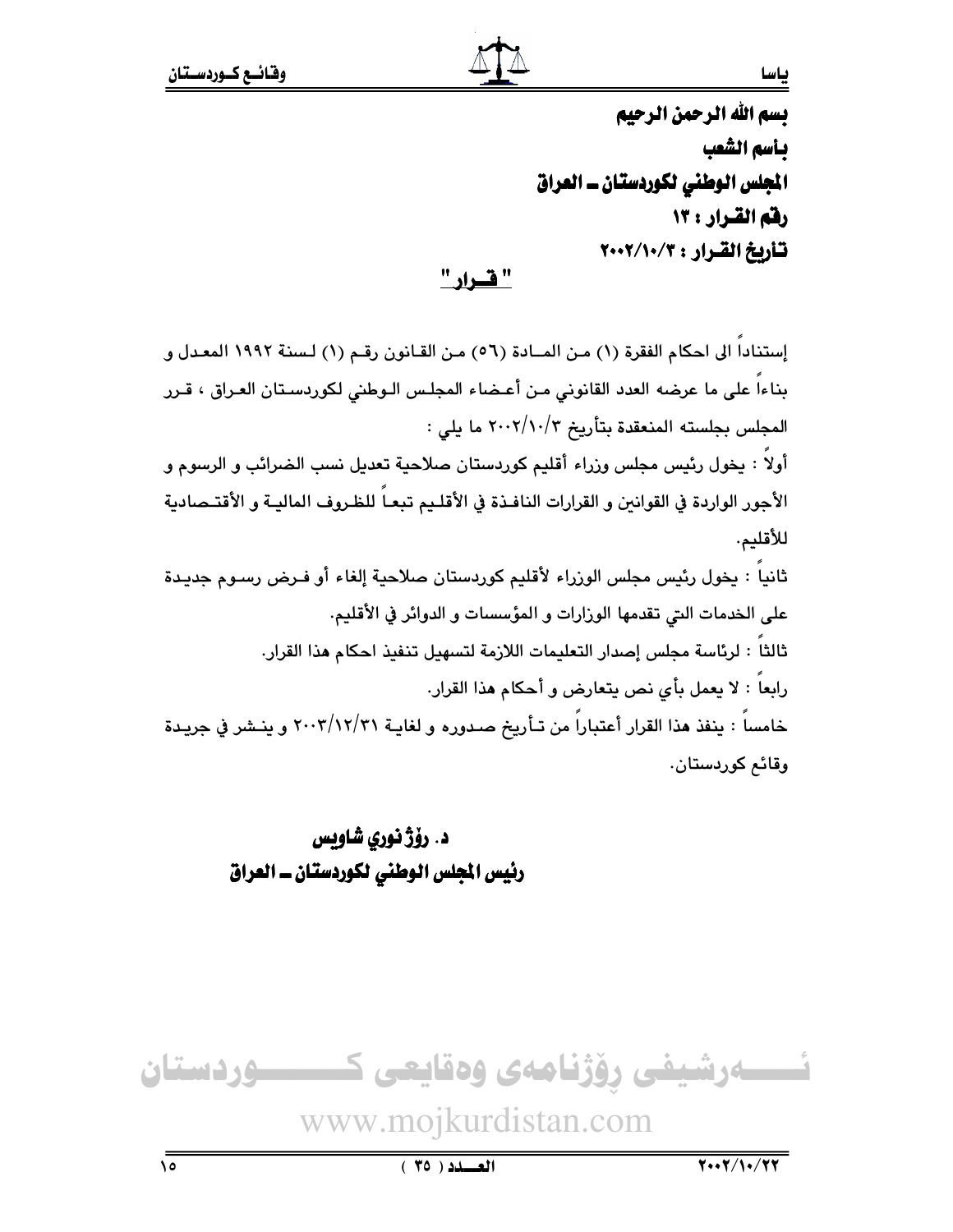# بسم الله الرحمن الرحيم بأسم الشعب المجلس الوطني لكوردستان ــ العراق رفم القرار : ١٤ تأريخ القرار : ٢٠٠٢/١٠/٢

<u>" قسرار "</u>

إستناداً الى احكام الفقرة (١) من المـادة (٥٦) من القـانون رقـم (١) لـسنة ١٩٩٢ المعـدل و بناءا على ما عرضه مجلس الوزراء العدد القانوني من أعـضاء المجلس الـوطني لكوردسـتان العراق ، قرر المجلس الوطني لكوردستان ــ العراق بجلسته المنعقدة بتـأريخ ٢٠٠٢/١٠/٣ مـا یلی : أولا : يخول رئيس الوزراء لأقليم كوردستان العراق صلاحية احالة منتسبى جيش كوردستان ال (يێشمەرگە) علـى التقاعـد و تحديـد مـا يـستحقونه مـن راتـب تقاعـدى و فقـا لـرتبهم و درجاتهم. ثانياً : لا يعمل بأى نص يتعارض و أحكام هذا القرار. ثالثا : ينفذ هذا القرار من تأريخ صدوره و ينشر في جريدة وقائع كوردستان .

> د. رۆژ نورى شاويس رئيس المجلس الوطني لكوردستان ــ العراق

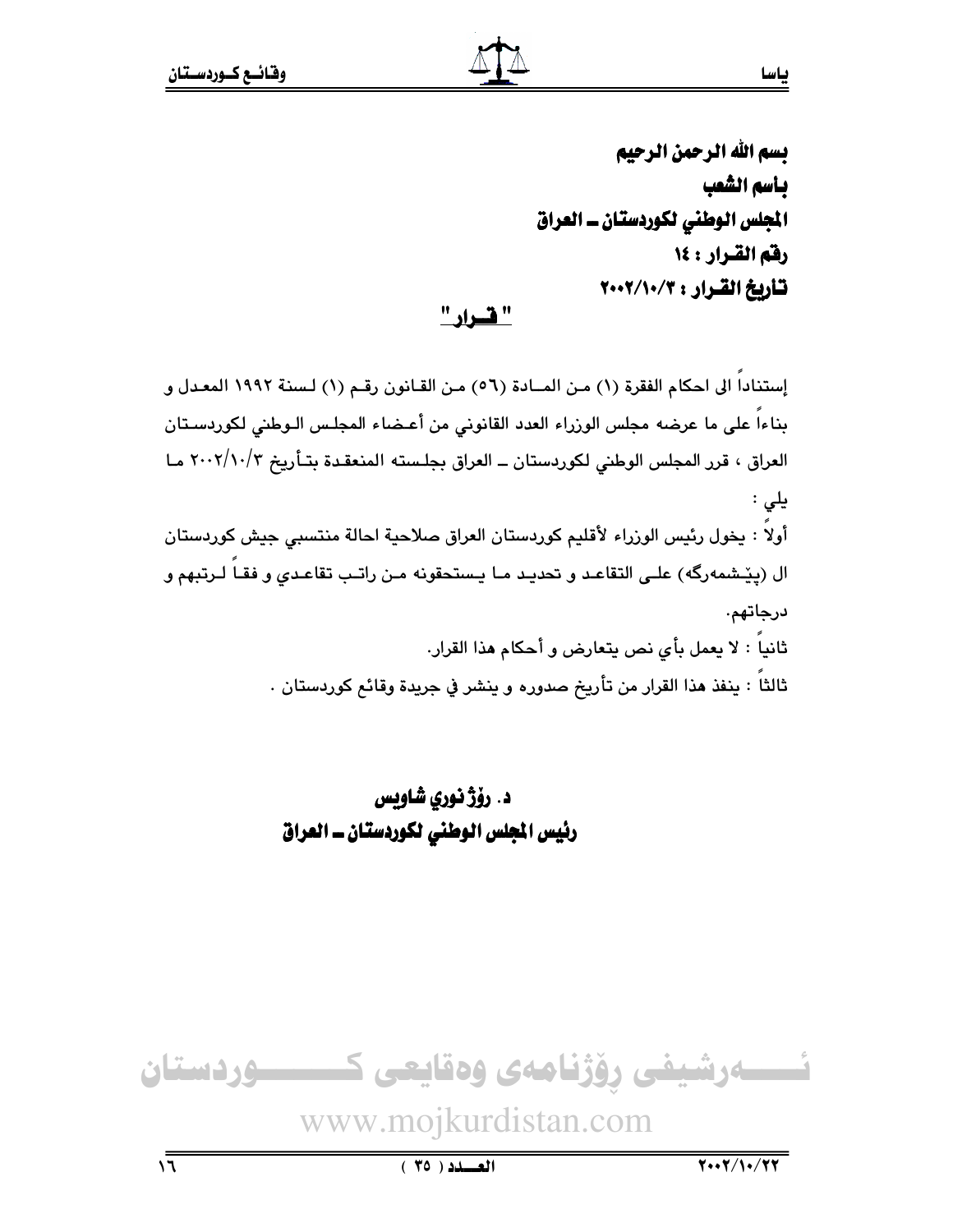بسم الله الرحمن الرحيم بأسم الشعب المجلس الوطني لكوردستان ــ العراق رفق القرار : ١٥ تاريخ القرار : ٢٠٠٢/١٠/٢

### " فسداد "

إستناداً الى احكام الفقرة (١) من المـادة (٥٦) السادسة و الخمسين من القانون رقم (١) لسنة ١٩٩٢ المعدل و بناءاً على ما عرضه وزير المالية و الأقتصاد و وافق عليـه مجلـس الـوزراء ، قرر المجلس بجلسته المنعقدة بتأريخ ٢٠٠٢/١٠/٣ ما يلي :

- ١) يخول رئيس مجلس الـوزراء لأقلـيم كوردسـتان صـلاحية مـنح و تعـديل مخصـصات العاملين في دوائر الأقليم.
	- ٢) لا يعمل بأى نص يتعارض و أحكام هذا القرار.
	- ٣) ينفذ هذا القرار من تأريخ صدوره و ينشر في جريدة وقائع كوردستان .

## د. رؤژ نوري شاويس رئيس المجلس الوطني لكوردستان ــ العراق



### ياسا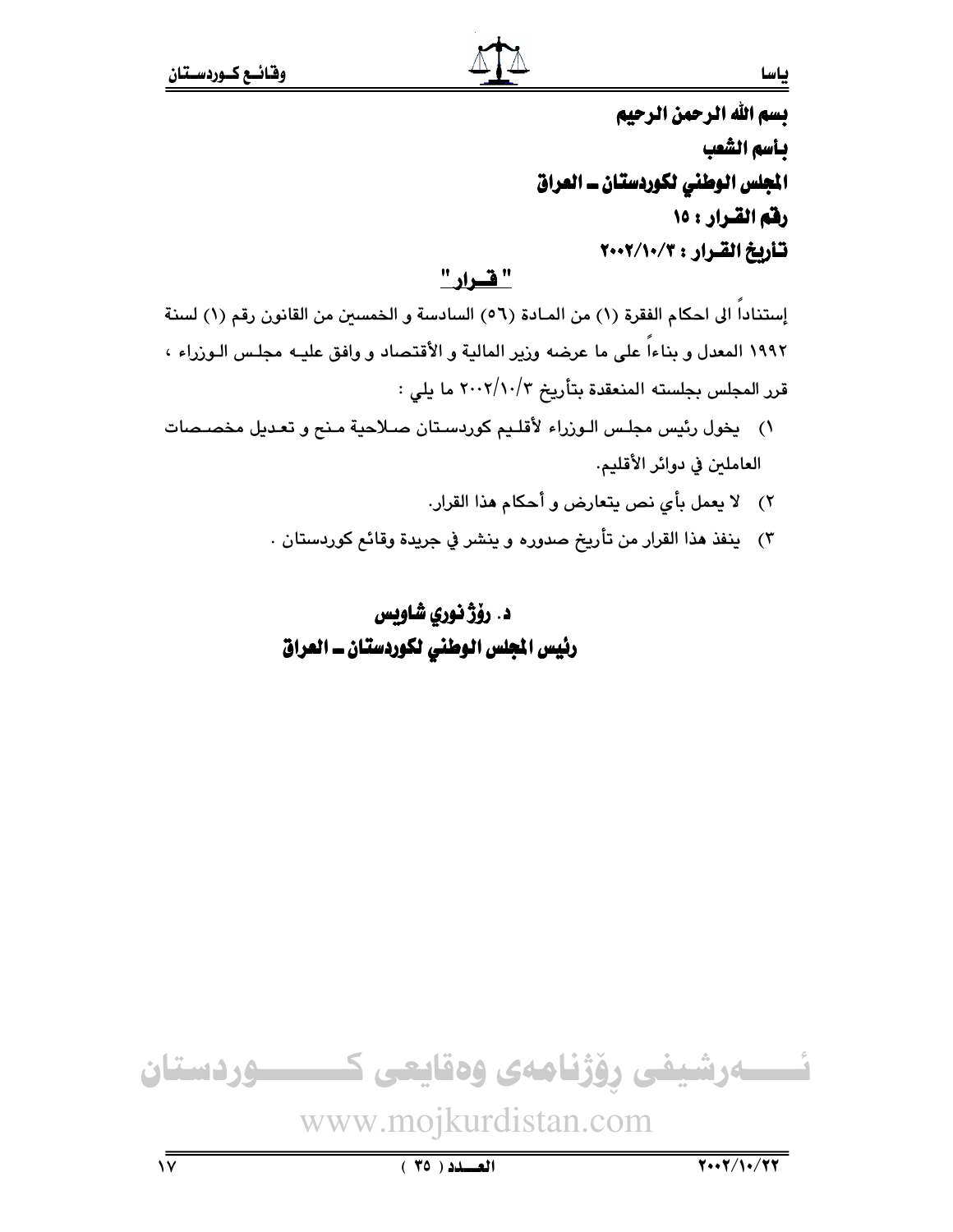بسم الله الرحمن الرحيم بأسم الشعب الجلس الوطني لكوردستان ـ العراق رفم القرار : ١٦ تأريخ القرار : ٢٠٠٢/١٠/٢

### " ف اد "

إستناداً أحكام الفقرة (١) من المـادة (٥٦) من القانون رقم (١) لـسنة ١٩٩٢ المعـدل و بنـاءاً على ما عرضه وزير الداخلية ووافق عليه مجلس الوزراء ، قرر المجلس الوطني لكوردستان ــ العراق بجلسته المنعقدة بتأريخ ٢٠٠٢/١٠/٣ ما يلي :

أولاً : على مواطني أقليم كوردستان و كـل عراقـي سـاكن في الأقلـيم الـراغبين في العمـل لـدي المنظمات الدوليـة أو المنظمـات الأجنبيـة غـير الحكوميـة (( NGO)) أو الـشركات الأجنبيـة العاملة في الأقليم الحصول على أذن من ورير الداخلية للعمل لـدى الجهـات المـذكورة و يكـون الاذن نافذا لمدة سنة واحدة قابلاً للتجديد.

ثانياً : على الأشخاص الذين باشروا بالعمل لدى المنظمـات و الـشركات المـذكورة قبـل نفـاذ هذا القرار و لا زالوا يعملون لديها مراجعة وزارة الداخلية خلال مدة أقصاها شهران من تـأريخ نفاذ هذا القرار لأستحصال الأذن الخاص بالعمل.

ثالثا : يعاقب المخالف لأحكام هذا القرار بالحبس مدة لا تقل عن سـتة أشـهر و لا تزيـد علـي سنتين و بغرامة لا تقل عن (١٠٠٠٠) عشرة ألف دينـار و لاتزيـد علـى (٣٠٠٠٠) ثلاثـين الـف دىنار.

رابعاً : على وزارة الداخلية تنفيذ أحكام هذا القرار. خامسا : على الـوزارات المختـصة و الجهـات ذات العلاقـة التعـاون مـع وزارة الداخليـة لتنفيـذ أحكام هذا القرار.

> سادسا : لورير الداخلية إصدار التعليمات اللازمة لتسهيل تنفيذ أحكام هذا القرار. سابعاً : لا يعمل بأى نص يتعارض و أحكام هذا القرار.

ثامناً : ينفذ هذا القرار أعتباراً من تأريخ نشره في جريدة وقائع كوردستان .

**وردستان** <u>م ۾ ۾ اد. رؤڙ نوري شاويس</u> **MA 30 mm**  $\mathcal{L}$ رئيس المجلس الوطني لكوردستان ـ العراق www.moikurdistan.com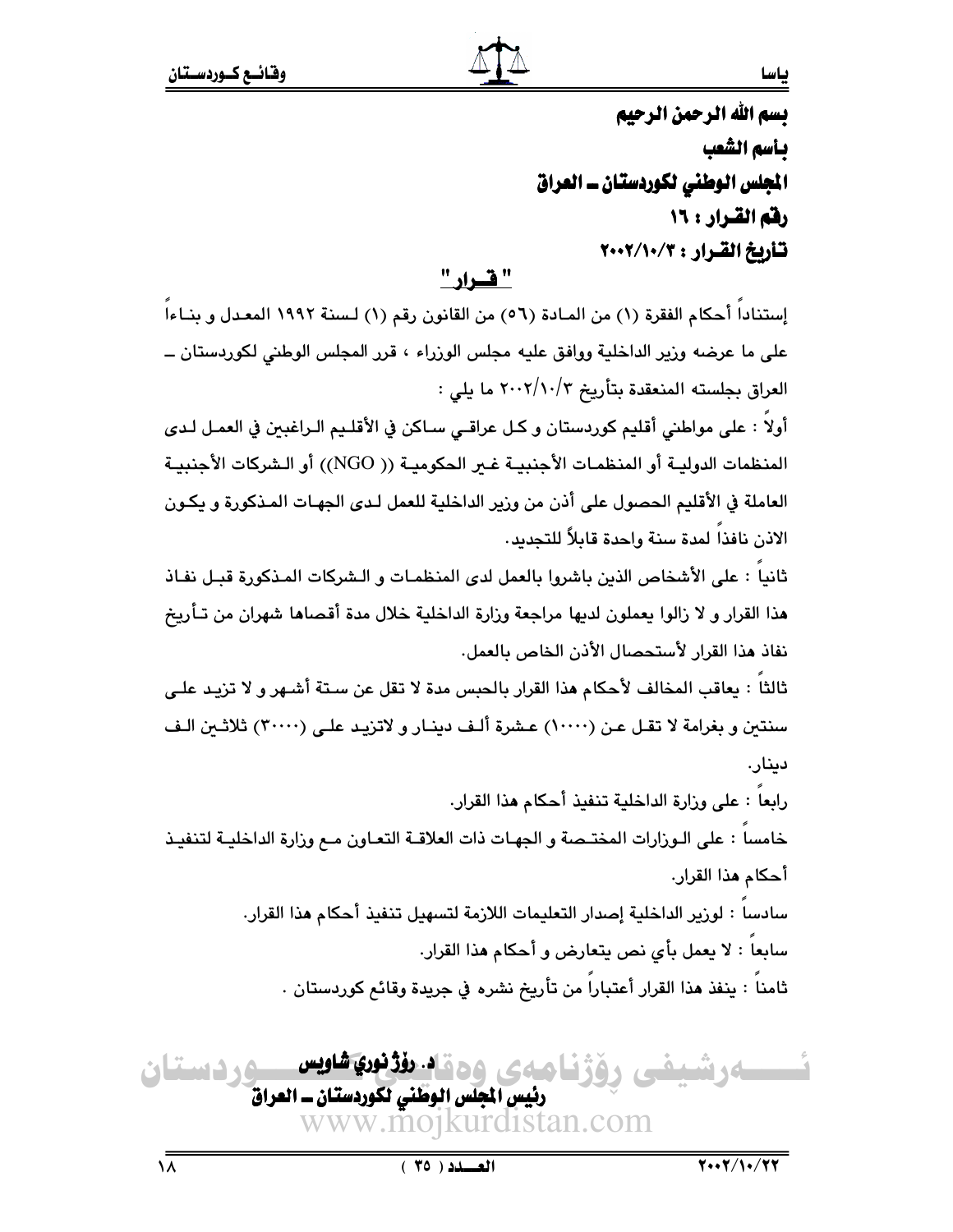بسم الله الرحمن الرحيم بأسم الشعب الجلس الوطني لكوردستان ـ العراق رفق القرار : ١٧ تأريخ القرار : ٢٠٠٢/١٠/٢

" فسداد "

إستنادا الى احكام الفقرة (١) من المـادة (٥٦) من قـانون المجلس الـوطني لكوردسـتان ــــ العراق رقم (١) لسنة ١٩٩٢ المعدل و بنـاءا علـى مـا عرضـه مجلـس الـوزراء ، قـرر المجلـس الوطني لكوردستان ــ العراق بجلسته المنعقدة بتأريخ ٢٠٠٢/١٠/٣ ما يلي : أولاً : يخول رئيس مجلس وزراء أقليم كوردستان و بالتشاور مع وزير العدل و رئيس محكمـة التمييز إحالة الحاكم أو القاضي أو عضو جهاز الادعاء العام الذي يطعن في نزاهتـه أو حيـاده أو عدم كفاءته على التقاعد أو نقلــه الى دوائـر أخـرى خـارج سـلك القـضاء و بالراتـب الـذي يستحقه قانوناً في تلك الدوائر. ثانياً : لا يعمل بأي نص يتعارض و أحكام هذا القرار. ثالثاً : على مجلس الوزراء تنفيذ أحكام هذا القرار.

رابعاً : يعتبر هذا القرار نافذاً أعتباراً من تأريخ صدوره و ينشر في جريدة وقائم كوردستان.

د. رۆژ نوري شاويس رئيس الجلس الوطني لكوردستان ـ العراق



### ياسا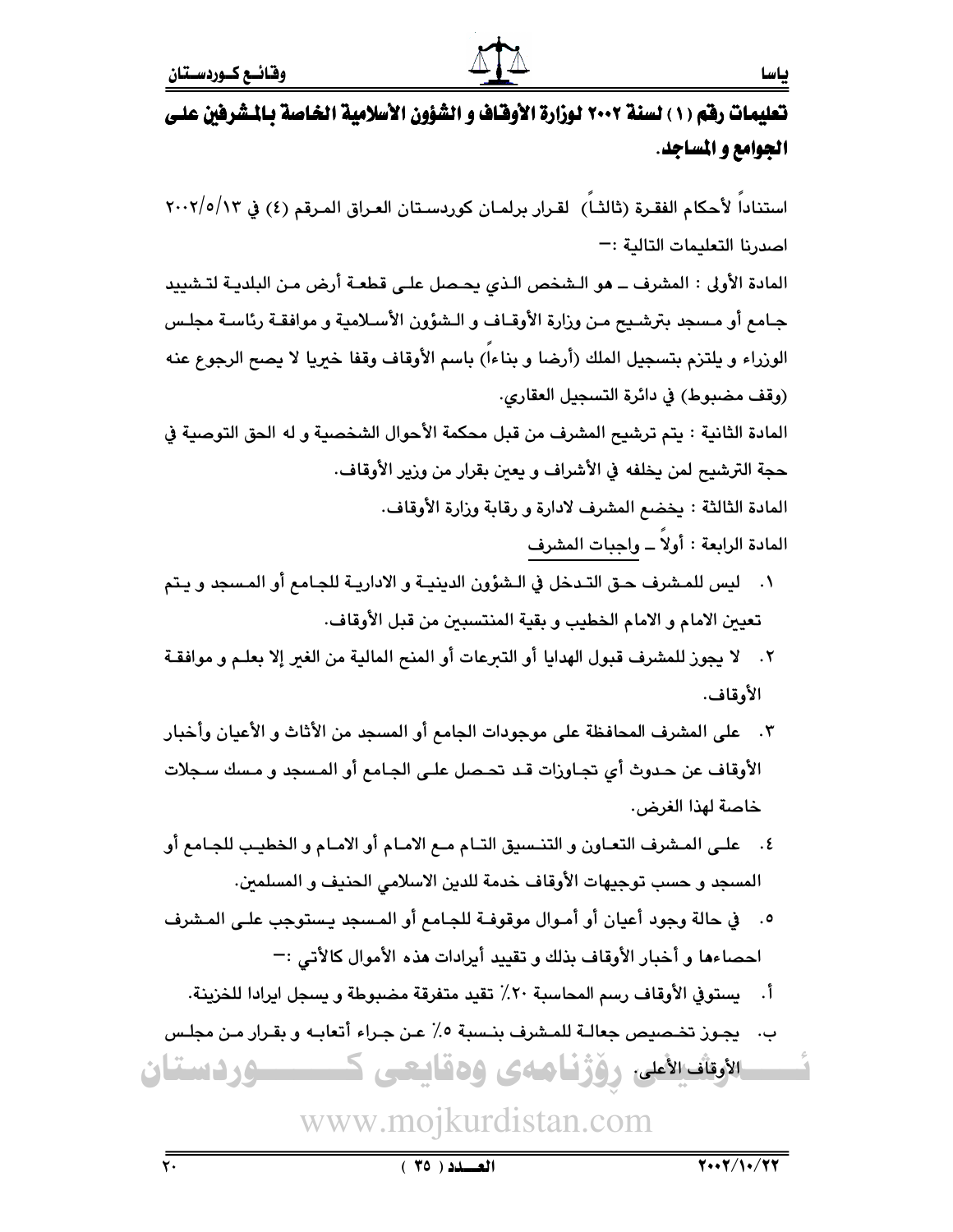| ج.    تصرف النسبة المتبيقة من هـذه الـواردات علـى مـستلزمات الجـامع أو المـسجد بعـد            |
|------------------------------------------------------------------------------------------------|
| أستحصال موافقة الأوقاف الأصولية بذلك و يكون المبلغ تحت تـصرف لجنــة تـشكل                      |
| برئاســة أحــد مــوظفي قــسم الأمــلاك في الــوزارة و عــضوية موظـف مــن شــعبـة الأمــلاك     |
| الموقوفة في المديرية و المشرف.                                                                 |
| ثانياً ــ حقوق المشرف                                                                          |
| للمشرف حق بناء غرفة الجامع أو المسجد ليكون مقرا له.<br>$\cdot$                                 |
| للمشرف حق توكيل وكيلا عنه لأداء واجباته بموافقة الوزارة و يتحمل أجوره.<br>$\cdot$ $\mathsf{r}$ |
| للمشرف الحق بتسمية الجامع أو المسجد باسمه بموافقة الوزارة.<br>$\cdot$ $\mathsf{r}$             |
| ٤.     في حالة قيام المشرف بأعمال منافية لأحكام الشريعة الأسلامية أو الأمور الأدارية و         |
| المالية يحال أمره الى المجلس العلمي في الوزارة لابداء رأيه و في حالة الادانة يحال أمره         |
| الى مجلس الأوقاف الأعلى لتقرير مصيره.                                                          |
| المادة الخامسة : على المشرف الألتزام التام بتنفيذ الشروط و المواصفات الهندسية وفق              |
| الخرائط المصدقة من قبل مديرية الهندسة و الأعمار في الوزارة و ان يتضمن الانشاء دار              |
| للامام و الخطيب أو الامام على الا تزيد مساحته عن ١٥٠م٢ .                                       |
| المادة السادسة : في حالة وفاة المشرف تضع الأوقاف اليد على الجامع و موقوفاته ان وجدت            |
| الى حين ترشيح مشرف اخر حسب حجة الترشيح بالاشراف.                                               |
| المادة السابعة : لا يعمل بأي نص يتعارض و أحكام هذه التعيلمات.                                  |
| المادة الثامنة : يعمل بهذه التعليمات من تأريخ نشرها في جريدة وقائع كوردستان .                  |
|                                                                                                |

# عدنان اللقشبندي وزير الأوقاف و الشؤون الأسلامية